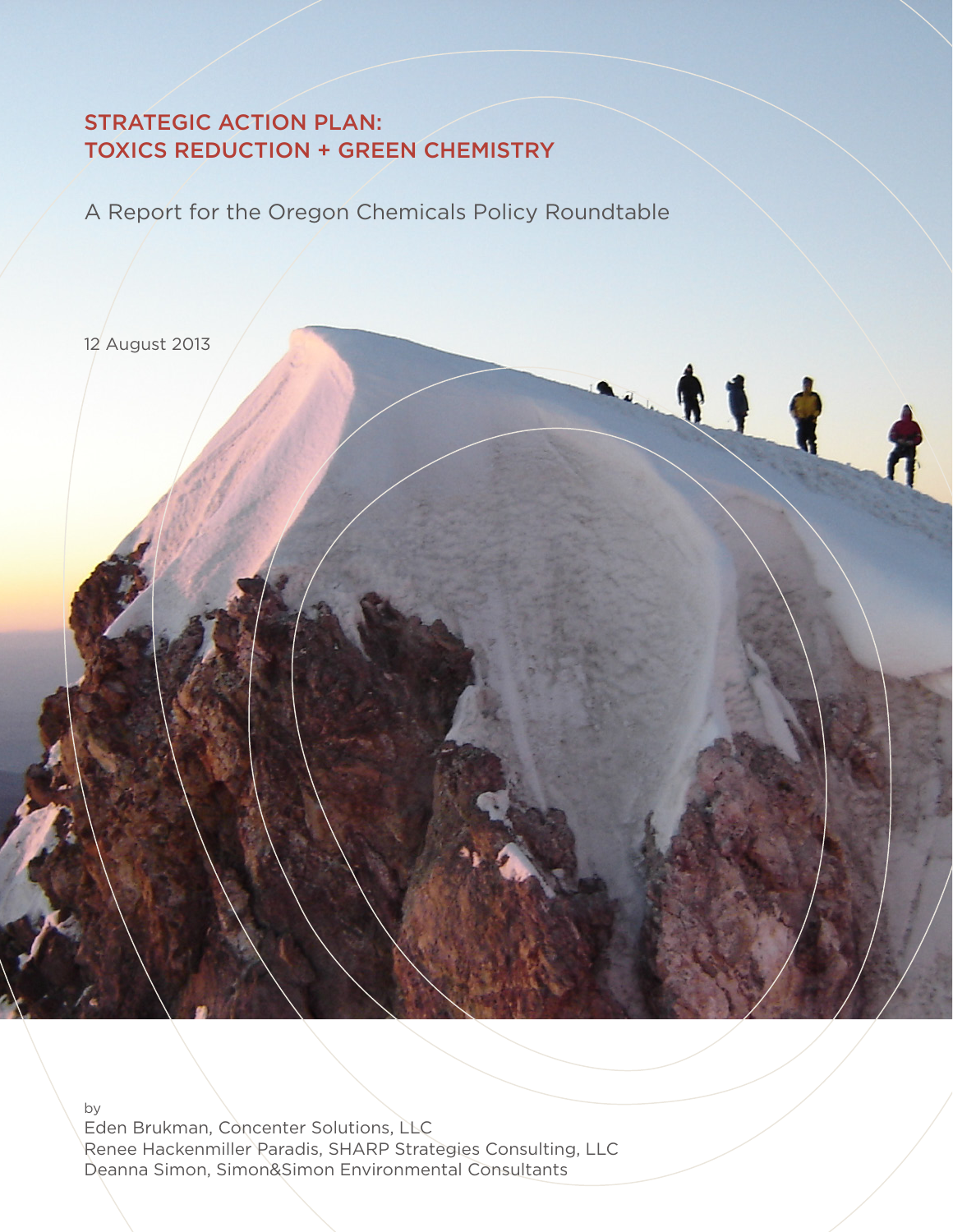# OREGON CHEMICALS POLICY ROUNDTABLE MISSION STATEMENT

Created by the Roundtable members in 2012 and revised in February 2013

#### OUR MISSION

The Oregon Chemicals Policy Roundtable works collaboratively, in coalition, and in service to Oregonians to develop and disseminate information and advance innovative policies based on sound science that create sustainable chemicals and sustainable materials management in Oregon and beyond.

#### OUR VALUES

The Oregon Chemicals Policy Roundtable values fairness, communication, collaboration, creativity, efficiency, effectiveness and the greater good.

#### HOW WE SUCCEED

The Oregon Chemicals Policy Roundtable was established in 2007 as a way to facilitate collaboration on chemicals policy between public sector agencies and nonprofit advocates in Oregon. Existing state and federal chemicals policies are out-dated and do not protect Oregonians and the natural resources we depend on. They also fail to foster innovation and entrepreneurship in the design, manufacture, and use of safer alternatives to hazardous chemicals. Therefore, the Roundtable works collaboratively using a life cycle framework to develop, advocate for, and implement more sustainable chemicals management policies.

#### OUR GOALS

- Chemicals, materials, and products are safe for people and ecosystems throughout their life cycle.
- Individuals, communities, and businesses in Oregon have ample information about chemical hazards, exposure risks, and health impacts to make informed buying and use decisions about products in the marketplace.
- Chemicals management policies at the local, state, and federal level foster innovation and entrepreneurship while protecting public health and the environment.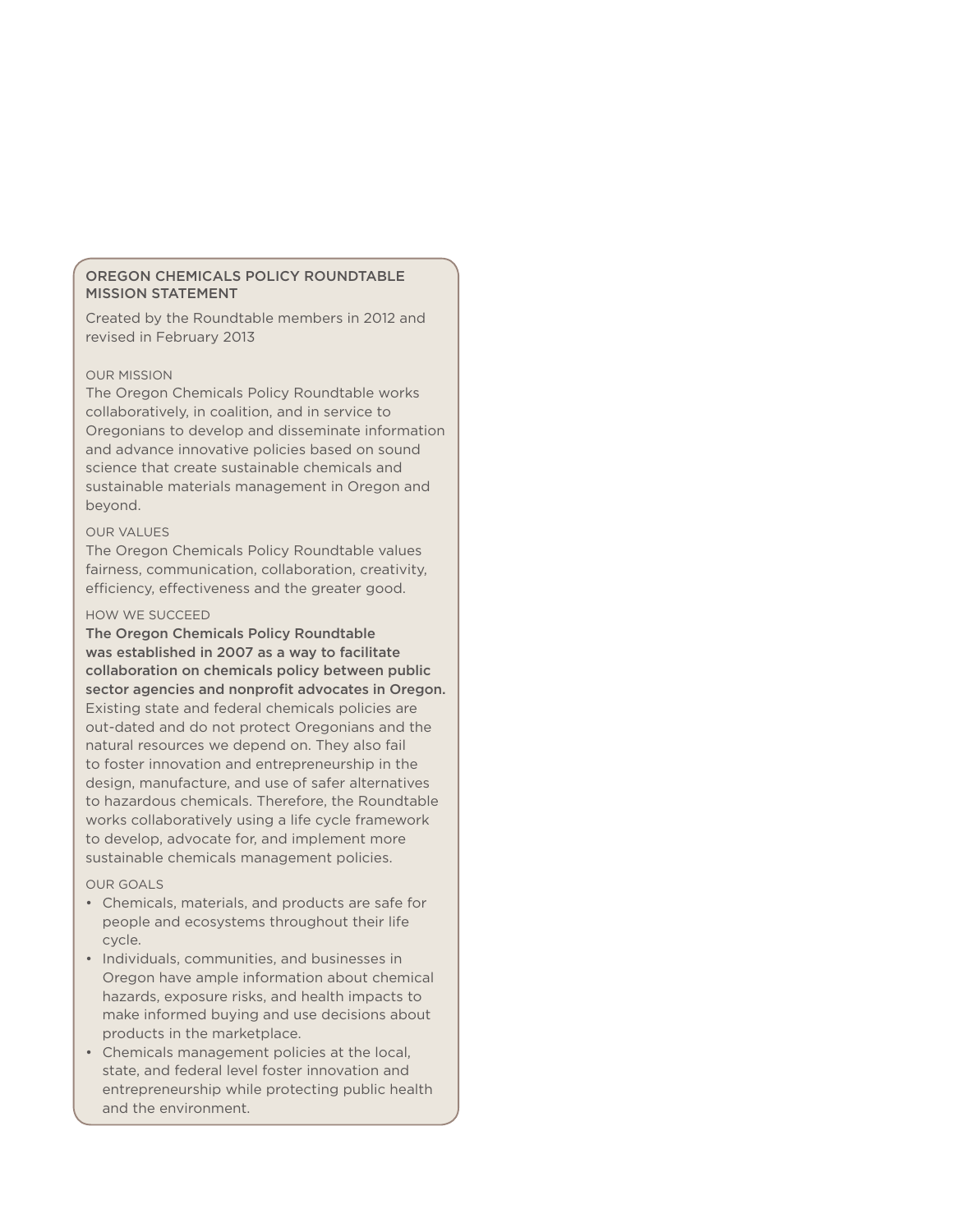#### **CONTENTS**

This report is intended to offer guidance to the Oregon Chemicals Policy Roundtable for the group's five-year strategic action plan to promote toxics reduction and green chemistry.

'Toxics reduction' refers to diminishing and/or eliminating the use of and exposure to chemicals of concern.

'Green Chemistry' refers to "the design of chemical products and processes that reduce or eliminate the use or generation of hazardous substances. Green chemistry approaches can be applied across the lifecycle of a chemical product, including design, manufacture, use and end of life." (Allen and Dinno) The Roundtable is also interested in promoting non-chemical alternatives, such as mechanical and biological substitutions.

| <b>Executive Summary</b>                                                                                                                                                                                                                                                                                            | 4  |
|---------------------------------------------------------------------------------------------------------------------------------------------------------------------------------------------------------------------------------------------------------------------------------------------------------------------|----|
| <b>Part One: Foundations</b>                                                                                                                                                                                                                                                                                        | 5  |
| Introduction                                                                                                                                                                                                                                                                                                        |    |
| Process                                                                                                                                                                                                                                                                                                             |    |
| <b>General Recommendations</b>                                                                                                                                                                                                                                                                                      |    |
| <b>Part Two: Strategies</b>                                                                                                                                                                                                                                                                                         | 8  |
| Strategy A: Advance policies which prioritize<br>chemicals of concern impacting the most<br>vulnerable populations.                                                                                                                                                                                                 |    |
| Strategy B: Enlist Oregon's local, state, and<br>national leaders from government, business,<br>and academia to make the economic case<br>for green chemistry.                                                                                                                                                      |    |
| Strategy C: Generate outreach materials that<br>link priority chemicals of concern to health<br>impacts in order to transform trusted<br>spokespeople in the health care community<br>into advocates for chemicals policy reform.<br>Strategy D: Build a case for Pesticide Use<br>Reporting Systems (PURS) through |    |
| voluntary agency implementation of<br>tracking and reporting protocols.                                                                                                                                                                                                                                             |    |
| Strategy E: Create, implement, and promote<br>a single multi-organizational green<br>purchasing plan.                                                                                                                                                                                                               |    |
| <b>Strategies Timeline</b>                                                                                                                                                                                                                                                                                          |    |
| <b>Part Three: Appendix</b>                                                                                                                                                                                                                                                                                         | 18 |
| A. Stakeholder Matrix                                                                                                                                                                                                                                                                                               |    |
| B. Member Engagement + Resource Utilization                                                                                                                                                                                                                                                                         |    |
| C. Ranked Sub-actions from Leadership in<br>Sustainable Chemicals Policy                                                                                                                                                                                                                                            |    |
|                                                                                                                                                                                                                                                                                                                     |    |

D. Record of Other Identified Strategies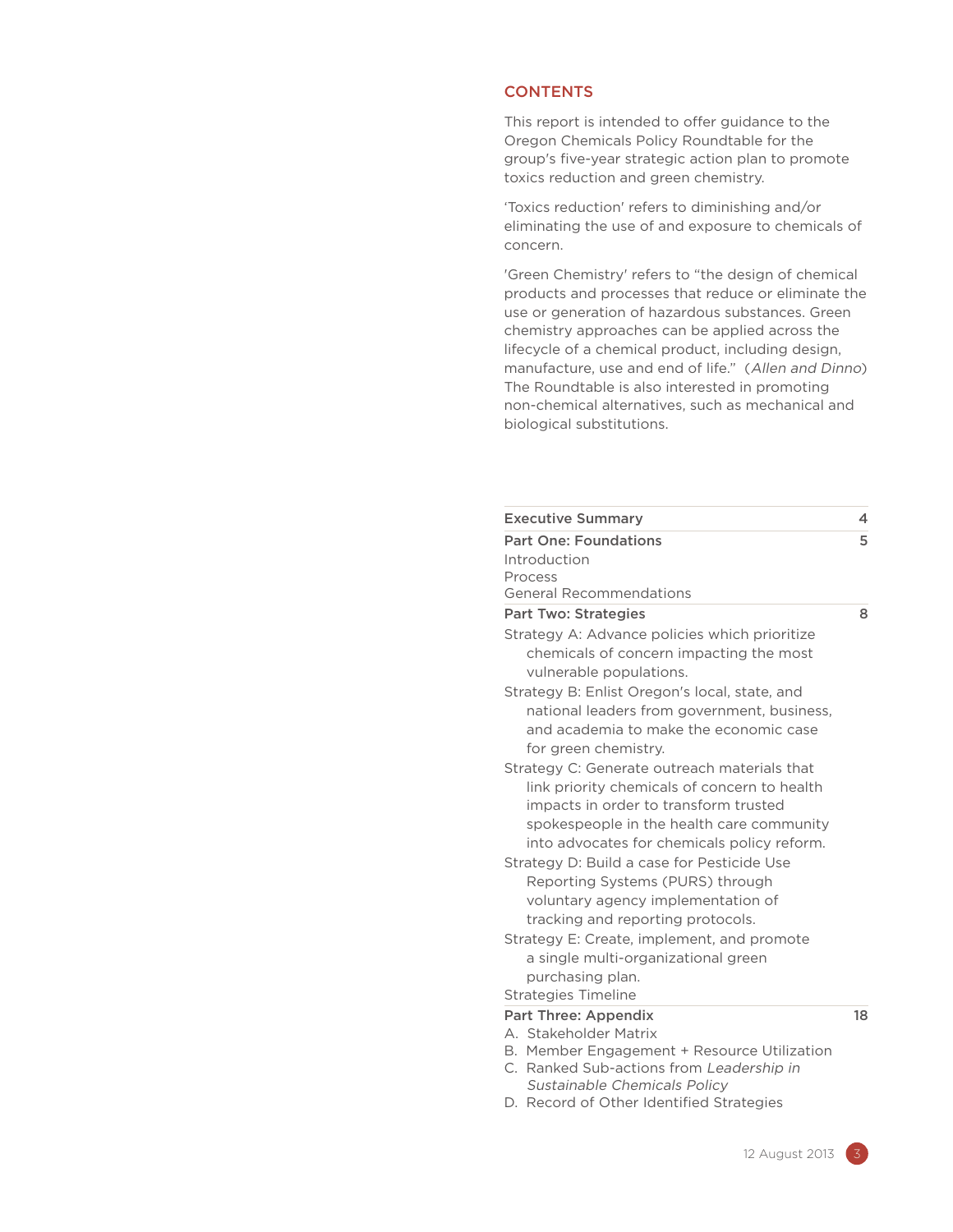# EXECUTIVE SUMMARY

The Oregon Chemicals Policy Roundtable formed in 2007 to work together on projects focused on toxics reduction and green chemistry. It is an informal, collaborative work group seeking to identify, develop, evaluate, and disseminate key chemicals policy research, as well as formulating recommendations for legislative and programatic action for multiple audiences. The Roundtable operates from the desire to help Oregon further its position as a leader in state level toxics reduction and green chemistry policies, taking action and serving as a model for the member organizations and the greater community to follow.

With the recognition that Oregon is uniquely positioned to lead in the development of safer alternatives to toxic chemicals, the Roundtable commissioned the development of a five-year strategic action plan to map out the actions necessary to achieve significant change in the coming years.

The main guidance document for developing this Strategic Action Plan was the Leadership in Sustainable Chemicals Policy: Opportunities for Oregon, which illustrates how Oregon's existing chemicals policy and management frameworks are currently defined. The report also assesses the climate for advancing economically viable and ecologically sound chemicals policy in Oregon.

The Roundtable applied The Natural Step's backcasting method to generate three overarching goals for this Strategic Action Plan:

- *• Protect all Oregonians, with an emphasis on vulnerable populations, from priority chemicals of concern.*
- *• Increase supply and demand of technologically and economically feasible alternatives.*
- *• Provide scientific information to elected officials, policy makers, and others in a way that is usable.*

Using these goals as focal points, the Roundtable devised five strategies that best aligned with current member organizations' priorities and available resources, and the group's desired impact.

# STRATEGY A: Advance policies that protect all Oregonians, with an emphasis on vulnerable populations, from priority chemicals.

Objective: To develop a clear understanding of the gaps in current chemicals policies and establish a

methodology to improve and/or better implement policies that promote chemicals policy reform. Opportunity: develop unified language and consensus position statements regarding targeted legislation.

STRATEGY B: Enlist Oregon's local, state, and national leaders from government, business, and academia to make the economic case for green chemistry and chemicals policy.

Objective: To build an economic case for green chemistry and chemicals policy and cultivate respected voices throughout Oregon to advocate for chemicals policy improvements and investments. Opportunity: Engage a wide diversity of Oregon leaders in support for developing the green chemistry industry in Oregon.

STRATEGY C: Generate outreach materials that link priority chemicals of concern to health impacts in order to transform trusted spokespeople in the health care community into advocates for chemicals policy reform.

Objective: Cultivate voices in the healthcare community as advocates for chemicals policy reform by linking priority chemicals with health impacts. Opportunity: Offer a new and credible voice in suport of chemicals policy reform.

# STRATEGY D: Build a case for Pesticide Use Reporting Systems (PURS) through voluntary agency implementation of tracking and reporting protocols.

Objective: Pilot voluntary agency implementation of pesticide use tracking and reporting protocols. Short term opportunity: full transparency of pesticide products used on public lands. Opportunity: For the long-term, build a case for the state Pesticide Use Reporting System (PURS).

STRATEGY E: Create, implement, and promote a single multi-organizational green purchasing plan. Objective: Harness existing purchasing resources and generate agreements among participating Roundtable and addional agencies to use cooperative purchasing agreements or agreedupon criteria for decided-upon product categories. Opportunity: Oregon agencies have a resource to look to that will ensure 'green purchasing' efforts are aligned with those of other agencies.

Collectively, these five strategies, and their associated action plans, embody the Roundtable's stated goals. This Strategic Action Plan provides a tangible roadmap for the Roundtable to expand their influence and help create significant change in Oregon's chemicals policy and green chemistry leadership over the next five years, and beyond.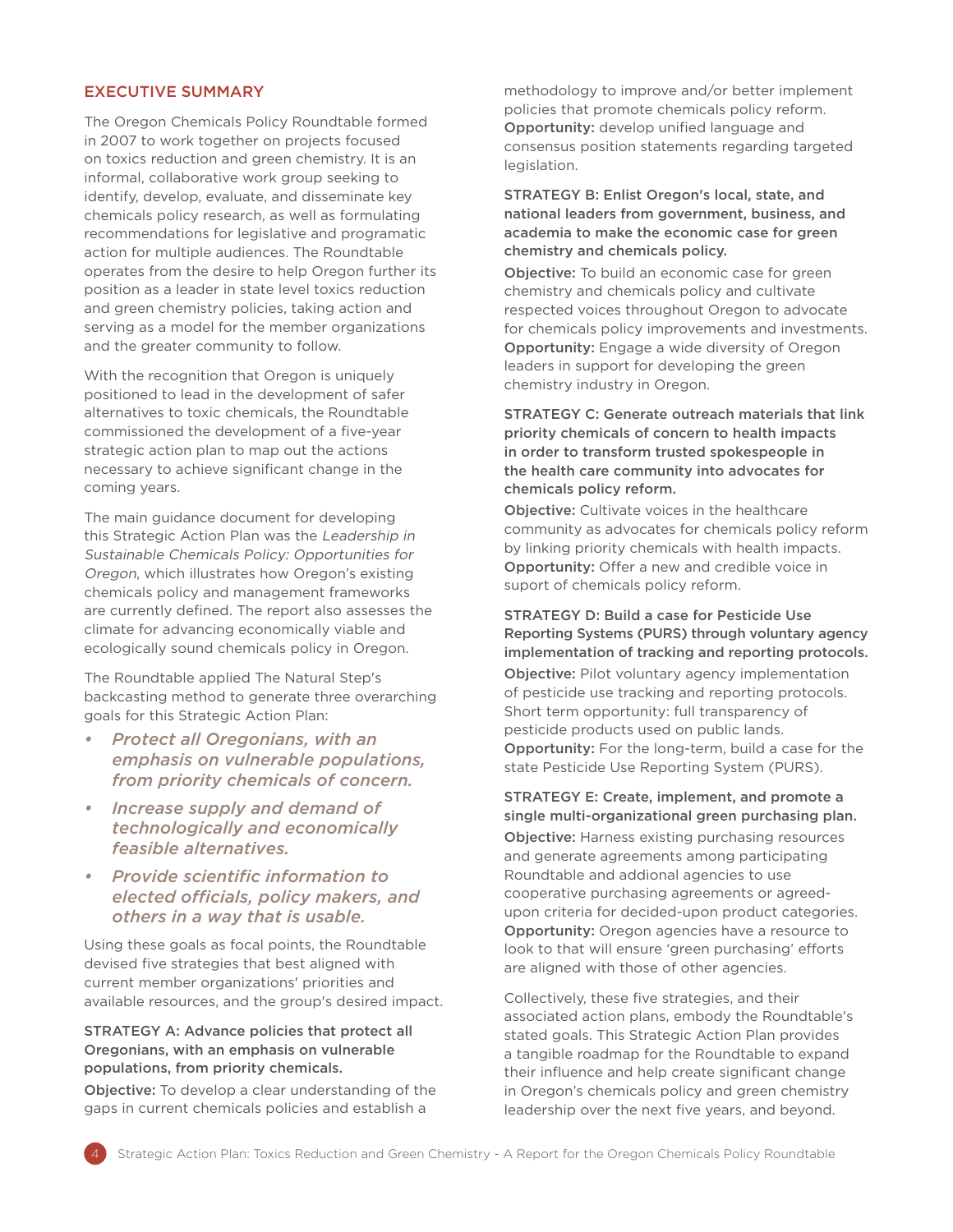# PART ONE: FOUNDATIONS

# INTRODUCTION

The Oregon Chemicals Policy Roundtable formed in 2007 to work together on projects focused on toxics reduction and green chemistry. It is an informal, collaborative work group seeking to identify, develop, evaluate, and disseminate valuable chemicals research to multiple audiences. The group also answers policy questions, as well as develops innovative proposals for executive and legislative actions that support related activities throughout the State. Current partners include, but are not limited to: Beyond Toxics, City of Gresham, City of Portland, Metro, Multnomah County: Environmental Health and Sustainability departments, Northwest Center for Alternatives to Pesticides (NCAP), Oregon Association of Clean Water Agencies (ORACWA), Oregon Department of Environmental Quality (DEQ), Oregon Environmental Council (OEC), Oregon Health Authority (OHA), and Physicians for Social Responsibility (PSR).

Historically, the Roundtable has been a forum for representatives of government agencies and nonprofit organizations to connect with others that share similar missions regarding toxics in the environment and the hazards these present to humans and other organisms. Roundtable members shared camaraderie and resources, and learned from each other's efforts.

The Roundtable overwhelmingly wants the group to embody action, with a spotlight on policy. The group sees opportunities to support each other's protocols, and to join forces as a stronger voice for larger initiatives. Participation by member organizations in the Roundtable allows them to leverage regional cooperative efforts.

The Roundtable operates from the desire to help Oregon further it's position as a state leader. Through collaborative work during the past six years, the Roundtable has identified some of the key barriers to more sustainable chemicals management in Oregon. With the recognition that Oregon is uniquely positioned to lead in the development of safer alternatives to toxic chemicals, the Roundtable commissioned the development of a five-year strategic action plan to map out the actions necessary to achieve significant change in the coming years.

#### Policy Based Actions

The Roundtable emphasized that partnering 'policy' with 'action' was the theme of greatest importance

for any undertaking. While the initial reaction to the concept of 'working on policy' typically leads to visions of state or federal legislative policy campaigns, the group identified a number of other vehicles that may also be pertinent for the group to explore.

Examples of policy types:

- Local, State, Federal Legislation
- Executive Orders
- Internal Policy at participating agency that impacts internal operations
	- purchasing policy
	- Executive Order at the agency level
- Internal policy that impacts external operations
	- contracting preferences
	- permits/fees
- Business and Corporate Policies and best practices (e.g., OEC's [Eco Healthy Child Care](http://www.cehn.org/ehcc)®)
- Agency rule making and agency guiding policy documents

Examples of policy based actions:

- Defending against policy rollbacks or lack of full implementation
- Supporting funding for policy and program implementation in agency budgets
- Improving or updating existing policy through legislative action or updates to rule making or policy guidance documents.
- Improving the coordination of policies between state and local agencies.

In summary, the Roundtable members decided that efforts should track, create, and support policies that improve chemicals management at the local, state, and federal levels.

#### PROCESS

Between April and July 2013, the Roundtable dedicated five meetings to a discovery process for the Strategic Action Plan. Together, the group developed three overarching goals to define its purpose:

# *Protect the most vulnerable populations in Oregon from priority chemicals of concern.*

*Increase supply and demand of technologically and economically feasible alternatives.*

*Provide scientific information to elected officials, policy makers, and others in a way that is usable.*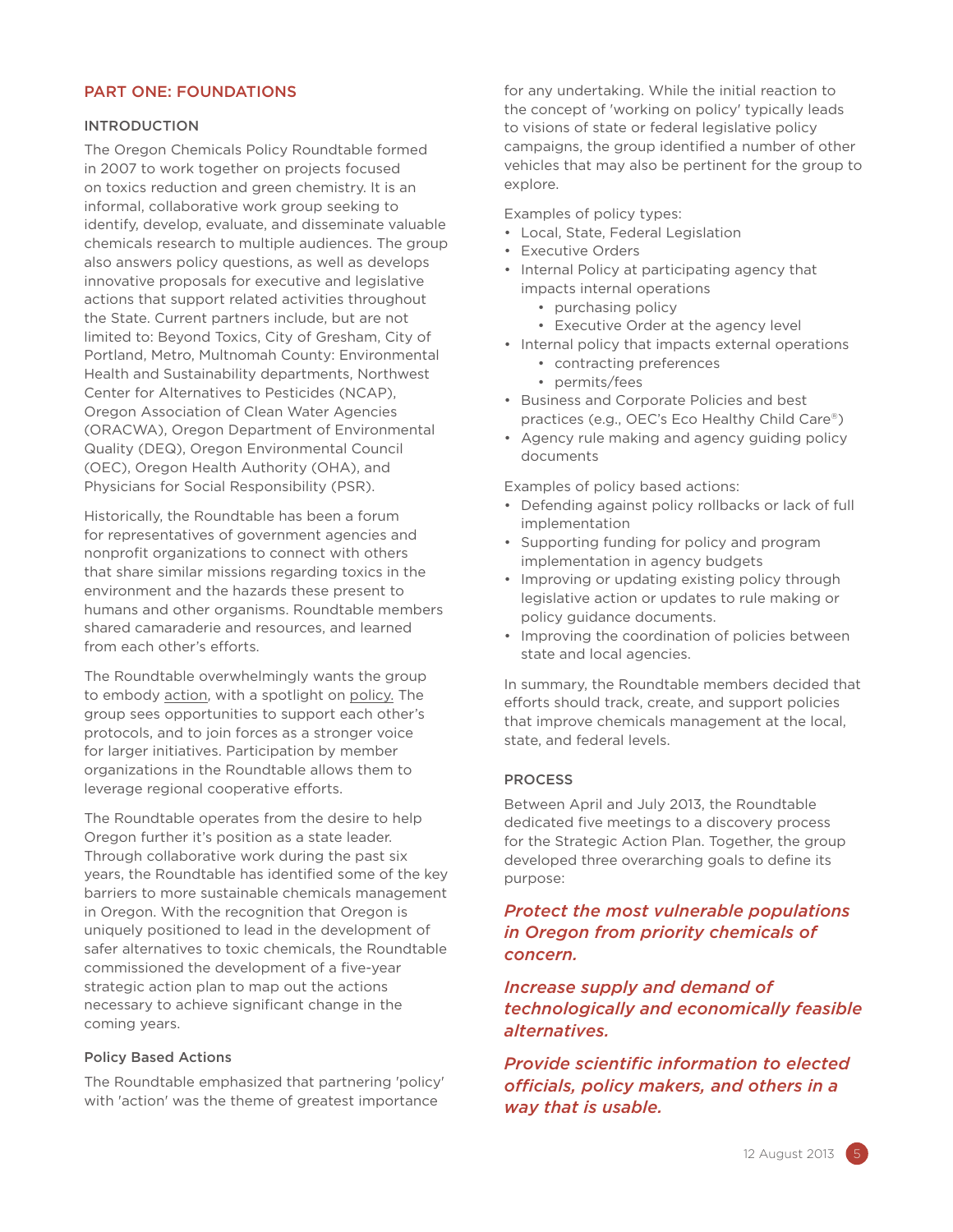# Using The Natural Step

The Natural Step's understanding of a sustainable society is defined by the four basic sustainability principles, or system conditions, that address the fundamentals of environmental limits and human interactions with them. Together, these system conditions describe success –the vision– of a sustainable future. Using the system conditions as an unvarying reference, it is possible to understand current realities and begin to identify actions that lead towards achieving ultimate goals.

#### THE FOUR SYSTEM CONDITIONS

In a sustainable society, nature is not subject to systematically increasing:

- 1 ...concentrations of substances extracted from the earth's crust,
- 2 ...concentrations of substances produced by society,
- 3 ...degradation by physical means.
- 4 And, in that society, people are not subject to conditions that systemically undermine their capacity to meet their needs.

Backcasting is the concept of beginning with the endgame in mind. The Natural Step's ABCD Method is a practical process that applies backcasting to move efficiently, effectively, and economically from theory to action. The ABCD Method served as the underlying organizational tool for the Roundtable to map the Strategic Action Plan:

- A AWARENESS AND DEFINING SUCCESS Establish a shared understanding of global sustainability challenges and how they are relevant to your success.
- **B** BASELINE CURRENT STATE Analyze at a high level the social and environmental impacts based on an inventory of assets that you can build from. Understand stakeholder relationships with respect to how they can help and hinder your initiative.
- C CREATIVE SOLUTIONS Devise long-term strategic goals to guide your organization toward sustainability.
- D DECIDE ON PRIORITIES Brainstorm potential solutions to bring you closer to your vision; Prioritize first steps and quick-wins; and Develop a strategic plan to capture short-, medium-, and long-term measures toward success.

Adapted from: www.naturalstep.org

The strategic planning process also built on the previous work of the Roundtable and partner organizations by drawing from Leadership in Sustainable Chemicals Policy: Opportunities for Oregon. The report included four primary recommendations for action to improve chemicals policies in Oregon:

- R1. Strengthen coordination and development of shared goals among agencies.
- R2. Prioritize the most hazardous chemicals, the most vulnerable people, and the most sensitive and most toxic environments.
- R3. Provide incentives for identifying and developing safer alternatives to the most highly toxic chemicals.
- R4. Promote education and workforce development to lay the foundation for long-term innovation. Expand interdisciplinary approaches to education, internships and workforce development.

In the report, the four recommendations were further itemized into twenty specific sub-actions. The Roundtable members ranked each subaction as part of the strategic action planning process to reflect how closely it aligned with their organizations' priorities (See Appendix C). The results of the sub-action rankings were then used as part of a brainstorming session to generate objectives to focus activities for the next five years. The Natural Step's framework guided these discussions.

# GENERAL RECOMMENDATIONS

Given the feedback from Roundtable members, as well as an assessment of resources and organizational priorities, the following are general recommendations for the group to implement:

- Tally funded initiatives and activities of member agencies and organizations. Clearly outline where the Roundtable work supports those initiatives. Members can use this as outreach to garner support for involvement and contributions from participating agencies.
- Develop a Roundtable budget. Include tracking staff time contributed by member organizations as in-kind donations. Work with members to identify possible sources of grant funding. Convene grants sub-committee tasked with applying for group-approved grants.
- Set clear expectations by providing clarity on roles and responsibilities for each participant.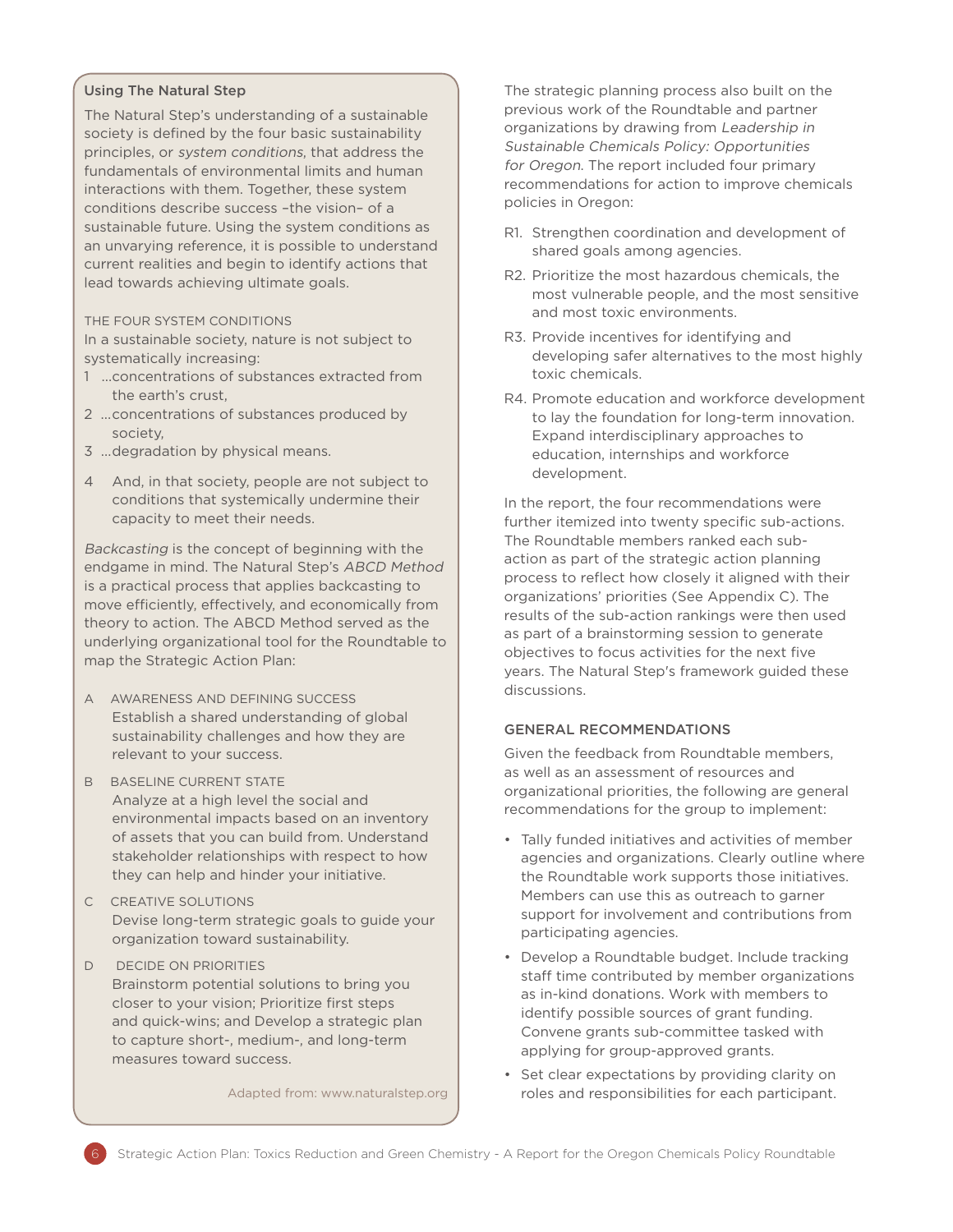In addition to the existing Memorandum of Understanding between Roundtable member organizations, get written statements from each entity to document contributions. Use these commitments to bolster additional support from existing and new member organizations.

- Nominate individuals to join the Roundtable who have the authority to make decisions and allocate at least some resources on behalf of their organization.
- Consider expanding Roundtable membership beyond public agencies and nonprofit organizations to include entities such as business and labor.
- Create consensus statements with talking points for each project or process that the Roundtable decides to undertake. These consensus statements should be distributed among the staff of all the member organizations.
- Initiate formal, ongoing internship opportunities to assist with technical tasks and create a mentorship model for cultivating future leaders in the community. Roundtable members are passionate, and therefore have many commitments both in their formal capacity and extracurricular activities. Graduate students and young professionals are eager to get involved and are looking for ways to contribute. Several Roundtable member organizations have internship programs in place that may offer frameworks for organizing volunteers.
- Create detailed work plans with measurable objectives as milestones. When starting to map the time frame for a new strategy, add a buffer (up to 25%) to the initial estimate. Re-evaluate these work plans regularly, such as every six months.
- Establish online systems to encourage participation from those outside the Portland Metro area. Take meeting notes in a program that is visible to remote participants in real time (e.g., Google Drive documents). Use video conferencing with a good microphone to optimize sound quality. Assign one person to be responsible for setup, and alternate the roles of moderator and note taker. Allocate a set time during each meeting for members to report on progress and keep the entire group involved with activities.

# Reference Documents

While the main guidance document for developing the Strategic Action Plan was the Leadership in Sustainable Chemicals Policy: Opportunities for Oregon, three additional reference documents provided insight. The complete documents are accessible via the adjacent URL links.

# Leadership in Sustainable Chemicals Policy: Opportunities for Oregon

Authorship: Allen, Jennifer H. and Dinno, Alexis Portland State University

Year Published: June 2011

[URL](http://dr.archives.pdx.edu/xmlui/bitstream/handle/psu/8605/Allen_LeadershipinSustainableChemicalsPolicy.pdf) This report illustrates how Oregon's current chemical policy and management frameworks are defined. It also assesses the climate for advancing economically viable and environmentally sound chemicals policy in Oregon.

Toxics Reduction Strategy: Descriptions of Actions Authorship: Masterson, Kevin

> Oregon Department of Environmental Quality (DEQ)

Year Published: November 2012

[URL](http://www.deq.state.or.us/toxics/docs/ToxicsStrategy_ActionDescriptions_Nov2012.pdf) A series of agency-wide strategies to reduce toxic substances in Oregon, this document prioritizes recommended potential toxics reduction actions that were developed in conjunction with public workshops and stakeholder meetings.

# Advancing Green Chemistry in Oregon

Authorship: Oregon Green Chemistry Advisory Group

Year Published: July 2010

[URL](http://www.oeconline.org/resources/publications/reportsandstudies/advancing-green-chemistry-in-oregon) Oregon Environmental Council convened the Oregon Green Chemistry Advisory Group, bringing together leaders from academia, industry and agencies to examine green chemistry opportunities in Oregon. This report includes a series of recommendations to help advance green chemistry in Oregon for the State to maintain its place as a leader in fostering more sustainable businesses.

# Executive Order No. 12-05: Fostering Environmentally-Friendly Purchasing and Product Design

Authorship: Office of the Governor, State of Oregon

Year Published: April 2012

[URL](http://www.oregon.gov/gov/docs/executive_orders/eo_12-05.pdf) Developed through a multi-year collaborative process, this document includes provisions for building awareness about the benefits of green chemistry and spurring innovation to reduce harmful toxics among companies and universities throughout the State.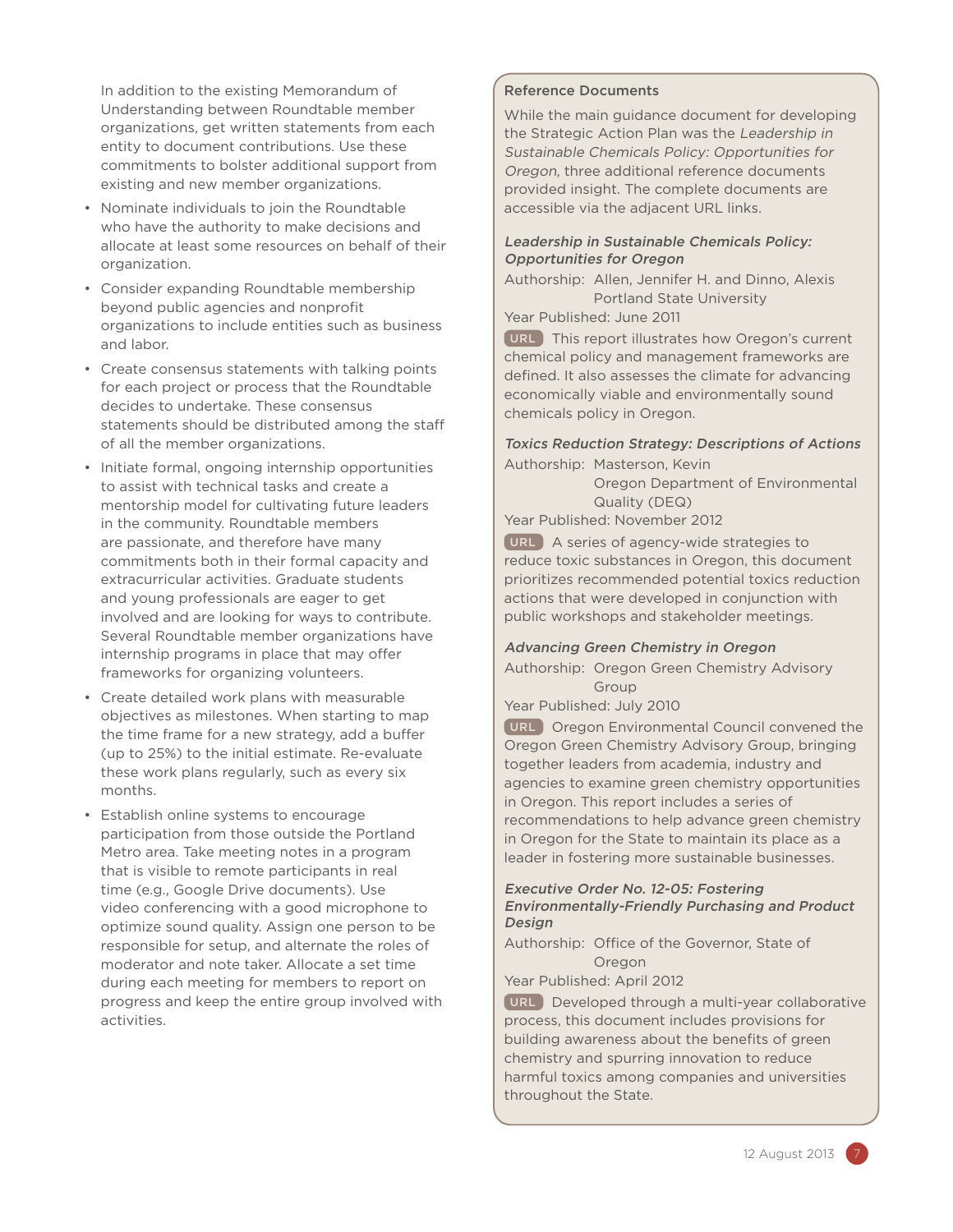# PART TWO: STRATEGIES

This section outlines the five areas of action the Roundtable determined were best aligned with the group's desired impact, available resources, and current member organizations' priorities. Collectively, these five strategies move the Roundtable toward significant advancements in chemicals policy and green chemistry innovation in Oregon, and contribute to achieving the goup's overarching goals. (See Appendix D for a record of other actions identified during the discovery process.)

#### STRATEGY A: Advance policies which prioritize chemicals of concern impacting the most vulnerable populations.

Objectives

- Clear understanding of the gaps in current chemicals policies
- Established methodology to improve and/or better implement policies that promote chemicals policy reform
- Unified language for Roundtable member organizations with respect to policy themes
- Consensus on legislation to promote over the next five years

#### Measures of Success

- Completed reference index
- Acknowledgement of the limitations of current state of legislation
- Stronger implementation of existing policies at the local, regional and state level
- More deliberate support of new policies

| Lead<br>Organizations | DEQ, Metro                                                                                                                                                                                                                                                                                                        |
|-----------------------|-------------------------------------------------------------------------------------------------------------------------------------------------------------------------------------------------------------------------------------------------------------------------------------------------------------------|
| Support               | All Roundtable members                                                                                                                                                                                                                                                                                            |
| Organizations         | Portland State University's Institute<br>for Sustainable Solutions. Other<br><b>Related University Departments</b>                                                                                                                                                                                                |
| References            | URL Chemicals Policy and Science<br>Initiative's State Chemicals Policy<br>Database hosted by the Interstate<br>Chemicals Clearinghouse (IC2)<br>URL Toxics Policy Reform<br>For Washington State by the<br><b>Washington Toxics Reduction</b><br>Strategies Workgroup<br>URL The Green Product Design<br>Network |
| Useful<br>Resources   | • External volunteers: interns or<br>other member organization staff<br>time                                                                                                                                                                                                                                      |

|            | • Grant funding           |
|------------|---------------------------|
| Time Frame | 0.5 YEARS: Indexing       |
|            | 2-5 YEARS: Implementation |

The initial part of this process – collecting data – is both critical and easily achievable; the necessary information is publicly available. Yet, there is no compilation of basic and comparable content that is curated to benefit the state of Oregon at all levels for policymaking. Once this catalog is in-hand, the Roundtable can use it to highlight successful efforts and spotlight precedence. The group can then also advocate for the improvement, harmonization, rationalization, implementation, or even the retirement of particular policies.

#### Implementation Guidelines

#### ACTION A1: Recruit volunteers.

As noted in the General Recommendations (See Page 6), it is proposed that the Roundtable explore the potential for volunteers other than individual members to assume some of the responsibilities outlined in the Strategic Action Plan. Ideally, the internship placements would become an ongoing opportunity with an established process. Graduate students and/or young professionals would be ideal candidates to work under the advisement of a Roundtable member to assist with the Actions noted below.

#### ACTION A2: Index existing policies.

Task A2a. Compile a list of failed, passed, and pending policies that address chemicals of concern. This can be policy at any level, both within the State of Oregon and beyond. Policy considerations should not be limited to legislation and regulations. For example, policies may exist that foster innovation and incentives, or involve strategic partnerships with industry on a voluntary basis. In addition to the Roundtable's own historic documents, another starting point to cull information is the State Chemicals Policy Database, hosted by the IC2. At a minimum, include the policy name, regulating body, status, date of adoption and sunset date (if applicable), other adopters, category of influence and key themes, requirements (consider carrot vs. stick), and URL location of complete text.

Task A2b. Explain how the policy can benefit vulnerable populations in particular, and indicate if specific populations are already targeted.

Task A2c. Evaluate the effectiveness of the legislation: What are the strengths? Is it being implemented? Is it being enforced? Is it being replicated in other states or by other businesses?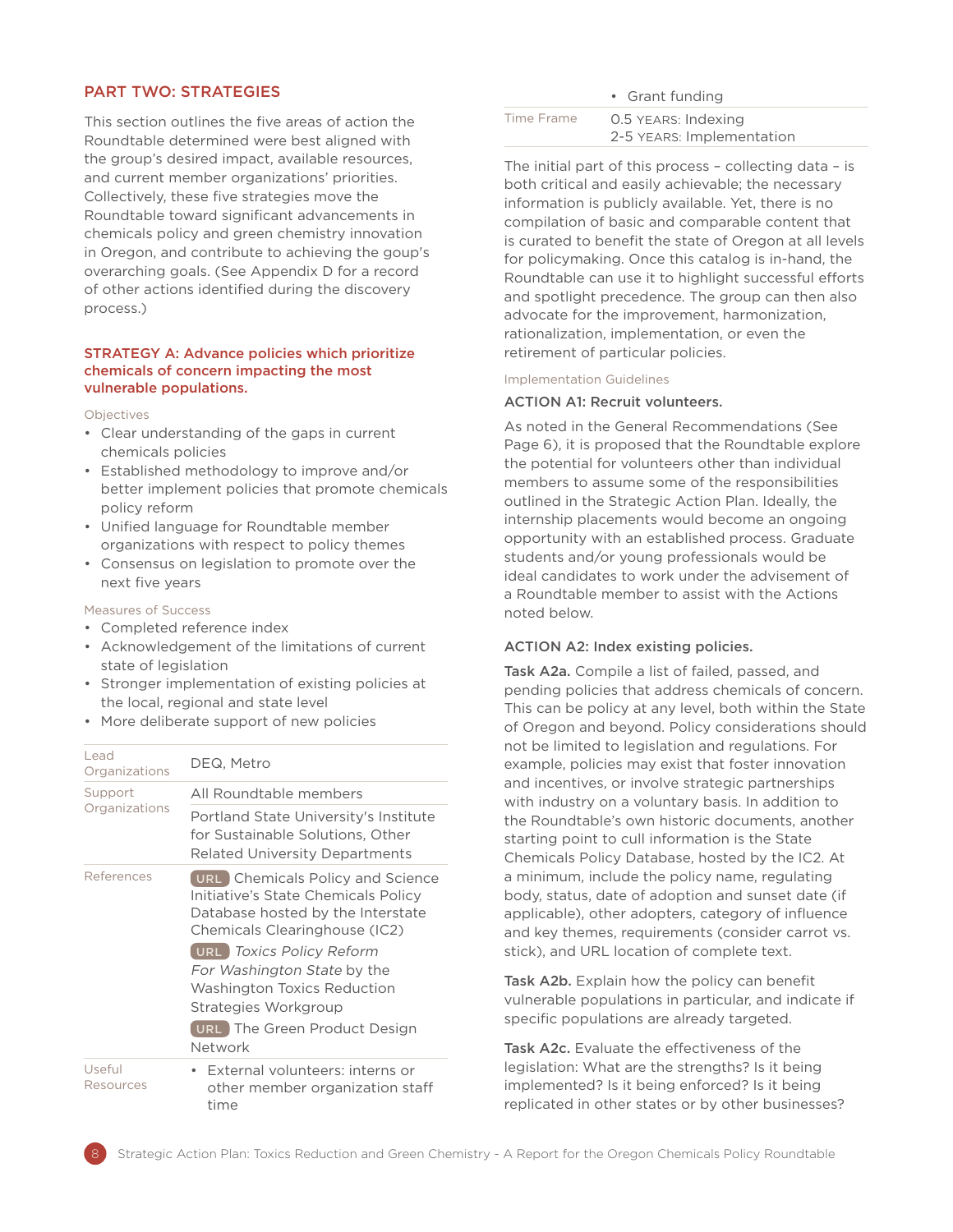For the purposes of this Strategic Action Plan, a 'vulnerable population' is any group at increased risk for adverse health-related outcomes. Contributors to risk can be age, gender, disability, genetics, access to resources, access to decision-making, disproportionate burden of environmental hazards, among other factors. For example, children are considered a vulnerable population because they have unique patterns of environmental exposure and developmentally determined susceptibilities that increase their risk of disease following exposure to a variety of toxic compounds.

Task A2d. Note the anticipated ease for updating the content of the policy, and provide basic guidelines for making the identified changes.

Task A2e. Determine the gaps (e.g., data, safety, technology, and funding). Determine the role of the Roundtable for addressing any/all of these gaps.

# ACTION A3. Translate the data.

Task A3a. Review the content and gaps identified either in a single policy or across multiple platforms.

Task A3b. Create a consensus 'policy statement' for each policy theme that explains the group's intentions moving forward.

Task A3c. Assemble the data in a way that it can benefit society. Policy advancement is a broader call to action, and there are numerous ways to proceed. Interns may also be effective here, helping to map out the general work plans to address the issues. For example, the group could circulate a guiding document or briefings that pinpoint current limitations, the potential for progress, and offer suggestions tied to the Roundtable work plans to allow others to contribute to the cause. Toxics Policy Reform For Washington State, published earlier this year by the Washington Toxics Reduction Strategies Workgroup for the Governor's Office, may serve as an initial template in the way that it pairs problem statements with proposed solutions.

#### STRATEGY B: Enlist Oregon's local, state, and national leaders from government, business, and academia to make the economic case for green chemistry.

Objectives

- Identify, engage and cultivate respected voices throughout Oregon to advocate for chemicals policy improvements and investments
- Develop the economic case for green chemistry and chemicals policy that will draw business, policy and academic leaders to support needed changes and investments

#### Measures of Success

- Completed economic focused foundation piece
- Participation of Business Oregon and additional business groups as members of or liaisons to the Roundtable
- Diversity of Oregon leaders providing influence and support for developing an Oregon green chemistry industry
- Business and community leaders as active spokespeople with whom the Roundtable are in regular contact
- Adoption of innovative chemicals policies that position Oregon at the forefront of the green chemistry revolution

| Lead<br>Organizations      | All: developing list of candidates and<br>foundation document<br>Engagement:<br>OEC for business:<br>Recruit/work with Business<br>Oregon for government;<br>Recruit Oregon BEST for<br>$\bullet$<br>academics                                              |
|----------------------------|-------------------------------------------------------------------------------------------------------------------------------------------------------------------------------------------------------------------------------------------------------------|
| Support                    | All Roundtable Members                                                                                                                                                                                                                                      |
| Organizations              | BizNGO; Green Chemistry +<br>Commerce Council (GC3); Oregon<br><b>BEST</b> ; Oregon Business Alliance;<br>Sustainable Business Oregon;<br>Voice for Oregon Sustainability<br>+ Innovation (VOIS), Oregon<br><b>Sustainability Board, Business</b><br>Oregon |
| References                 | URL American Sustainable<br><b>Business Council</b><br>URL BizNGO Working Group<br>URL Green Chemistry & Commerce<br>Council (GC3)<br>URL Oregon BEST Sustainable Built<br>Environment Research Consortium                                                  |
| Useful<br><b>Resources</b> | Design and printing costs for<br>۰<br>economic foundation piece<br>Funding to cover GC3<br>$\bullet$<br>participation and/or travel to<br>BizNGO annual meetings                                                                                            |
| Time Frame                 | 0.5 YEAR: Relationship mapping<br>1-2 YEARS: Candidate engagement<br>EVERY 0.5 YEARS AFTER YEAR 1:<br>Reassessment                                                                                                                                          |

As concerns about the negative impacts resulting from ineffective chemicals policies are more widely known and addressed, the next challenge will be to overcome the misinformed perspective that chemicals policy reform and green chemistry are bad for business.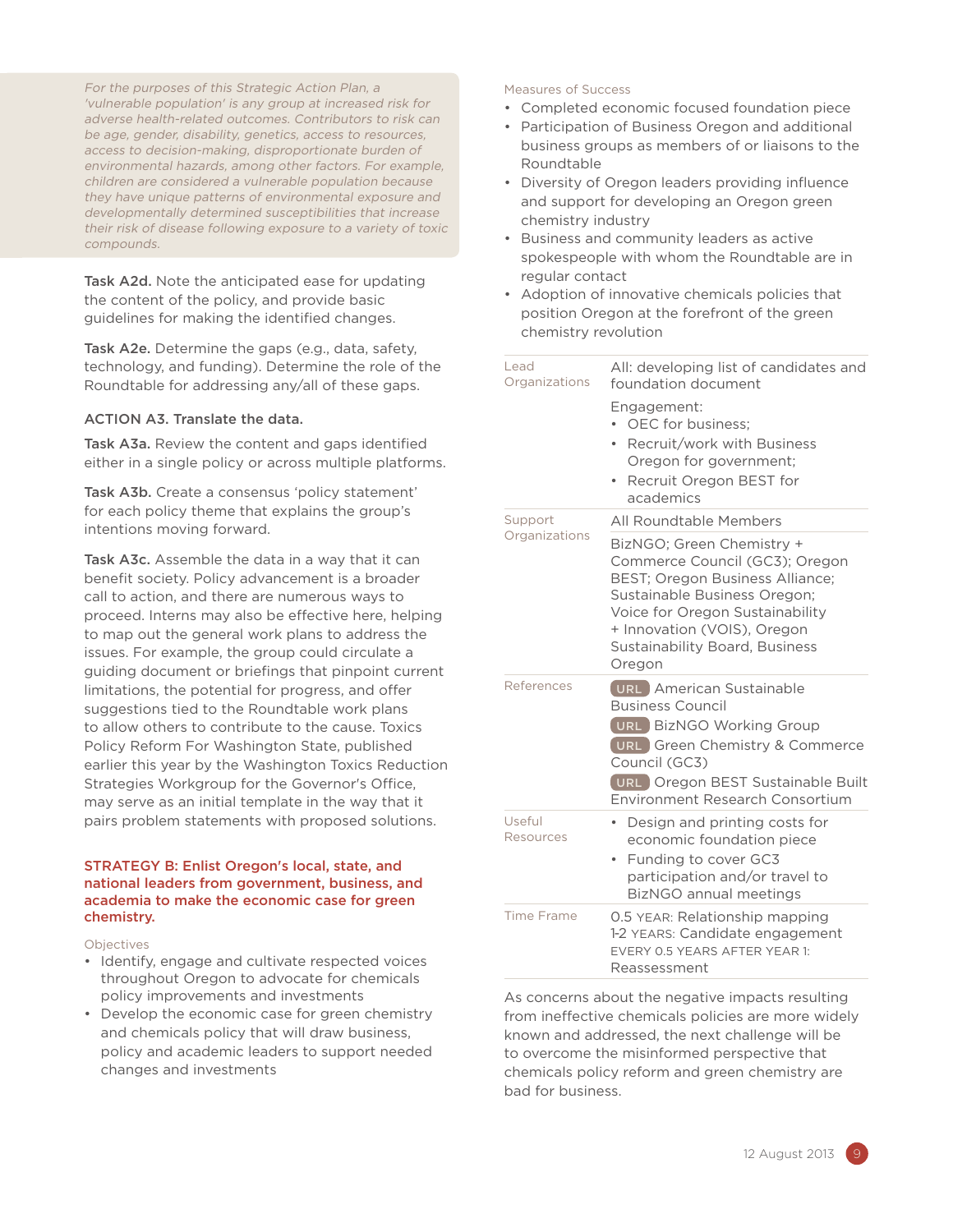Both Strategy B and Strategy C are about inspiring credible spokespeople to be the voice for chemicals policy change. While Strategy B makes the economic case for green chemistry to engage policy makers, business leaders, and academics, Strategy C develops support from health professionals for policy changes. Strategy A Actions will yield a springboard for the Roundtable to ensure a common message for the following outreach and engagement tasks.

#### Implementation Guidelines

#### Action B1: Determine relationships and influence.

It is important to identify people that will be the most influential for a particular market, and sympathetic to the cause. The Roundtable members should generate a list of key individuals to engage. This exercise could be done collectively, independently, or both, and should build on the Stakeholder Matrix (See Appendix A).

Task B1a: Attend and invite candidates to chemicals policy and green chemistry events. Not only should the Roundtable plan to have a member in attendance at each happening, but also use invitations to these events as a way to further nourish prioritized relationships.

• Connect with higher education and the business industry through the Business Oregon-led team working on the Executive Order to provide education and incentives for Green Chemistry.

Consider attending these events, at a minimum:

- [URL](http://oregonbest.org/bestfest/home) Oregon BEST hosts an annual symposium, Oregon BEST FEST, that brings together business, academics, industry, and non-profits. This could be an important venue for developing relationships in the defined target categories.
- [URL](http://www.greenchemistryandcommerce.org/events.past.php) Annual GC3 conference (typically held in late April or May)
- [URL](http://bizngo2013.eventbrite.com/) BizNGO working group annual meeting (typically held in December)

Task B1b: Characterize the credentials of successful candidates and appropriate demographics for outreach. Include individuals from the local, state, and national level in government, industry, and academia.

Task B1c: Using the guiding questions below, develop a list of candidates from each of the key areas identified in Task B1b. For this task, seek nominations from cohorts within the Roundtable organizations and others in the community.

- Why should they be involved?
- What type of influence do they have?
- What is their motivation?
- What is their potential level of interest?
- How does their interest align with the policy gaps and priorities identified in Strategy A?
- What is the best way for the Roundtable to engage them (personal meetings, seminars, etc)?
- Who in the Roundtable has relationships with them (or their staff)?

## Action B2: Pair candidates with Roundtable members

Task B2a: Establish a clear and common set of guidelines to prioritize candidates, and assign each candidate to a Roundtable member counterpart.

Task B2b: Note that fostering relationships with Business Oregon and Oregon BEST will add new perspectives for the group. These organizations may also recruit candidates based on their existing connections.

Task B2c: Develop materials and talking points for engagement and outreach.

#### Action B3: Compose an economic-focused foundation piece.

Task B3a: Write an economic case for green chemistry innovation as a key motivator for nontraditional allies. Draw from existing resources to create the document, such as:

- American Sustainable Business Council (ASBC)
- Green Chemistry & Commerce Council (GC3)
- The BizNGO Working Group

Task B3b: Modify the economic focused foundation piece so that it is relatable to each audience (policy makers, businesses, and academics) while retaining the same key messages.

Task B3c: Use the foundation documents when media opportunities arise, such as event promotion or for timely Op-Eds in relevant media outlets (e.g., Sustainable Business Oregon).

#### Action B4: Engage candidates.

Task B4a: Invite Business Oregon and Oregon BEST to participate in the Roundtable. It is recommended that Business Oregon be approached to help build government relationships, and that Oregon BEST serve as the liaison for academia. The Roundtable should develop a simple promotional package before approaching either organization, which includes the economic focused foundation piece generated above, and also highlights the benefits of participation in the Roundtable. Clearly articulate why each organization should be involved and how it would help advance their mission.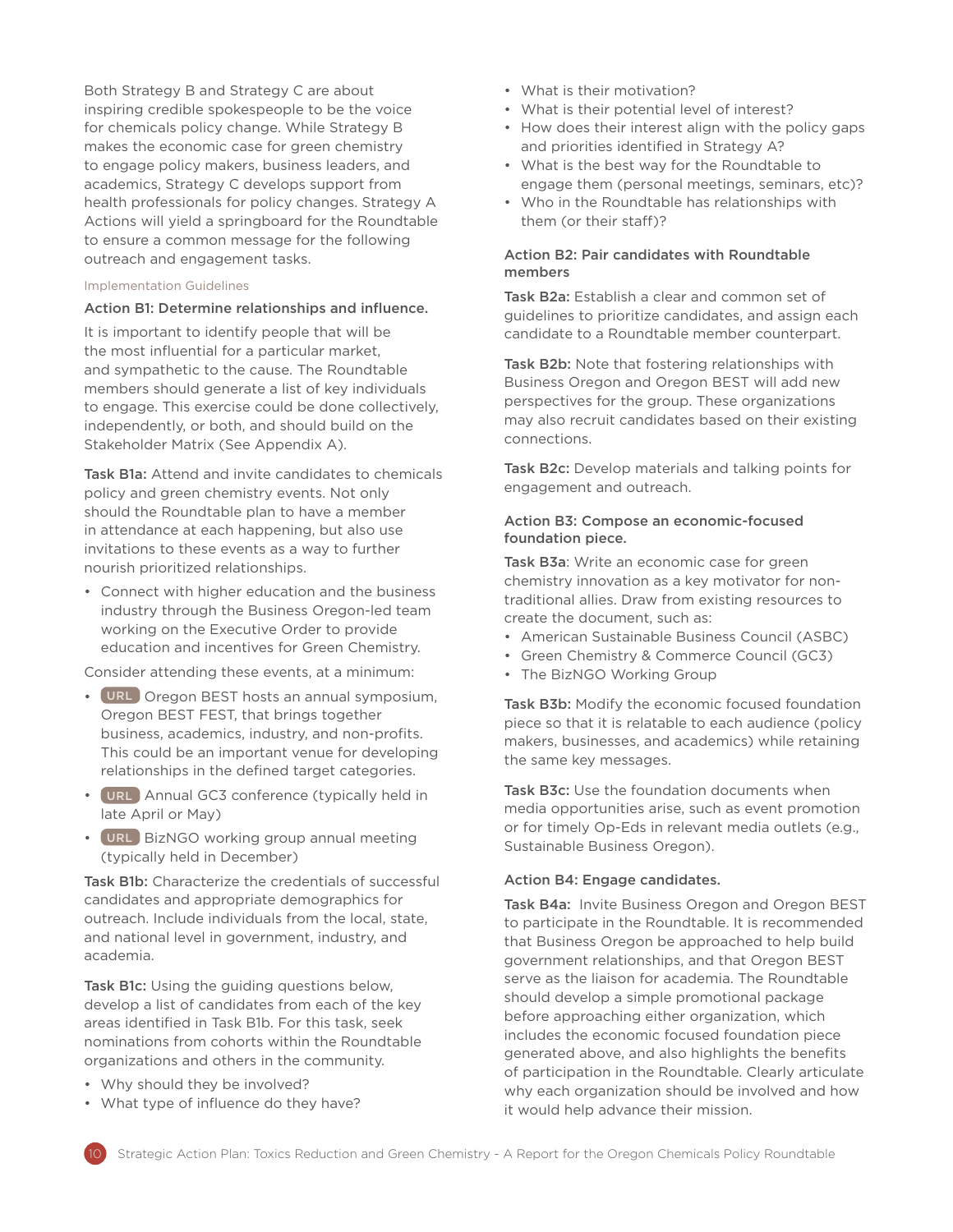Task B4b: Establish a time frame for outreach. Also determine a reporting and tracking mechanism to address common roadblocks and to share successes throughout the process.

Task B4c: Contact candidates. Outreach to each individual should be spearheaded by one Roundtable member, with assistance from additional members as needed.

Task B4d: Re-evaluate the candidates and messaging at regular intervals to track progress. Update the target list with each election cycle or major policy achievement.

#### STRATEGY C: Generate outreach materials that link priority chemicals of concern to health impacts in order to transform trusted spokespeople in the health care community into advocates for chemicals policy reform.

#### Objectives

• Educate and recruit health professionals to make the health case for necessary chemicals policy improvements

#### Measures of Success

- Creation of Health Professionals Advisory Group
- Development of culturally competent and science-based outreach materials
- Collection and distribution of support statements from health professionals
- Health professionals throughout Oregon become advocates for chemicals policies that safeguard human health
- Adoption of innovative chemicals policies that prioritize protection for the most vulnerable **Oregonians**

| Lead<br>Organizations | OHA, Multnomah County                                                                                                                                                                                                                                                                         |
|-----------------------|-----------------------------------------------------------------------------------------------------------------------------------------------------------------------------------------------------------------------------------------------------------------------------------------------|
| Support               | OEC, PSR                                                                                                                                                                                                                                                                                      |
| Organizations         | Other County Public Health<br>Departments, Northwest Pediatric<br>Environmental Health Specialty<br>Unit (PEHSU) at the University of<br>Washington                                                                                                                                           |
| References            | <b>URL</b> In Harm's Way Training<br>Programs for Health Professionals<br>URL Collaborative on Health and<br>the Environment: Practice Prevention<br>Columns and Fact Sheets<br>URL Collaborative on Health and<br>the Environment: Diseases and<br>Disorders<br>URL Health Care Without Harm |

| Useful     | • Design team time                                                                                                                              |
|------------|-------------------------------------------------------------------------------------------------------------------------------------------------|
| Resources  | • Printing costs                                                                                                                                |
| Time Frame | 1 YEAR: Organize and convene Health<br>Professional Advisory Group<br>2 YEARS: Generate materials<br>ONGOING: Cultivate trusted<br>spokespeople |

With the mounting scientific evidence of the health impacts from exposures to chemicals of concern, it is increasingly important to continue to publicize the situation at hand. The healthcare community is a trusted voice and can be a powerful ally in promoting improved policies for chemicals management. In the absence of policy change, health care professionals can provide credible information to the public that may reduce exposures to harmful chemicals.

#### Implementation Guidelines

# Action C1: Convene a Health Professionals Advisory Group

Task C1a: Define 'health care community' and the types of professionals that should be represented in the Advisory Group. Similar to the task for Strategy B, the Roundtable should ask:

- Who is the intended audience? Look beyond traditional health care workers (physicians and nurses) and also consider community health workers, alternative medicine practitioners, public health professionals or other types of health care community members.
- Who would be most receptive to the message?
- How effective can the specific health professional be in helping to achieve the goals?

The roster of potential Advisory Group members does not need to include well-known individuals, but instead should be professionals that have a passion for environmental health issues. Students -including medical, nursing and public health graduate students- may be a valued resource for participation in the Advisory Group. In addition, a particular emphasis should be put on reaching out to health care professionals who provide care for vulnerable populations and for remote communities.

Task C1b: Establish a clear and common set of guidelines to prioritize candidates, and assign each candidate to a Roundtable member counterpart.

Task C1c: Develop initial agendas for the Health Professionals Advisory Group, focusing first on determining the types of outreach materials that are necessary. While the work of drafting the materials should fall to the Roundtable (or a subset of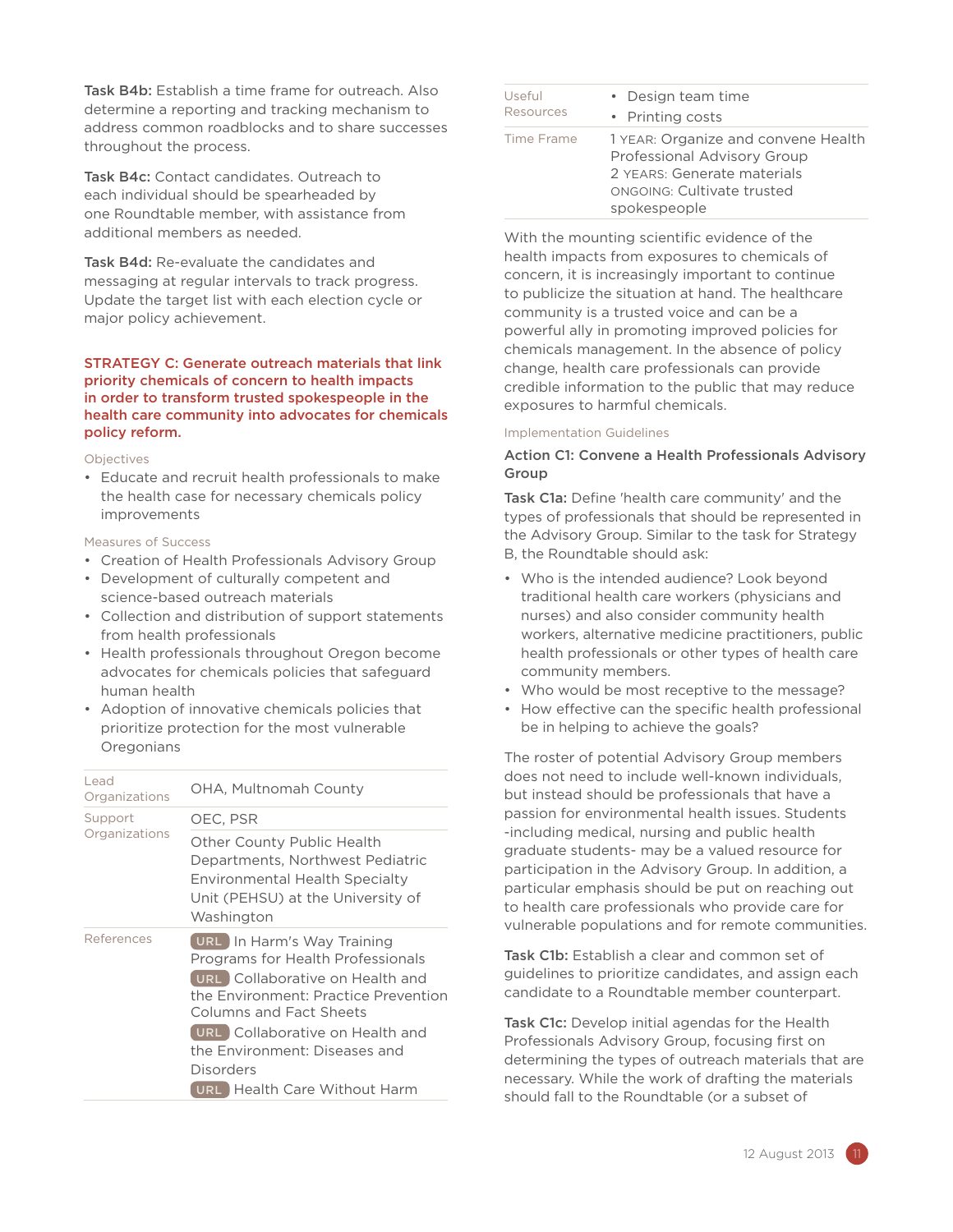members), the Advisory Group should be asked to help determine:

- What are the informational needs relating to chemicals exposures and health?
- What is the current state of knowledge within their professional communities?
- Will this information be used to educate colleagues or patients - or both?
- What is the best form to deliver the information (fact sheets, 'wallet guides', webinars, seminars, checklists)?
- How can this information be provided in a manner that considers vulnerable populations and is culturally competent?

Task C1d: Determine the most effective way to keep the Health Advisory Group engaged. Although the Advisory Group does not need to be a long standing entity, the Roundtable may want in to remain intact for future collaboration opportunities and ongoing feedback from the health care community. The Roundtable should create this Group, but coordinating members do not need to maintain it indefinitely. The purpose of the Advisory Group should be defined early on with specific time frames for everyone's commitments. Is it a monthly meeting? Is this an ongoing forum with an assigned moderator or a short term series of gatherings? The purpose may evolve over time, but the Roundtable should define the intent at the onset and re-evaluate if and when needed.

Task C1e: Rely on Advisory Group expertise to inform additional resources. While the primary focus of the Advisory Group is to bring expertise to the development of outreach materials, it may also offer:

- "case study" examples that highlight the personal toll that exposures to chemicals of concern can have on people.
- additional professional connections including recommendations for specific professional organizations that could become involved with the Roundtable (Oregon Medical Association, Oregon Nurses Association, Oregon Public Health Association, Northwest Pediatric Environmental Health Specialty Unit (PEHSU) at the University of Washington)
- leaders in their professional communities who could deliver the health message to the general public and policy makers

# Action C2: Generate Outreach Materials

Task C2a: Develop outreach materials based on input from Health Professional Advisory Group. In addition to the expertise available in the Advisory Group, there are other existing resources that could help inform the development of the materials:

- In Harm's Way Training Programs for Health Professionals
- Collaborative on Health and the Environment: Practice Prevention Columns and Fact Sheets, Diseases and Disorders
- Health Care Without Harm
- Northwest Pediatric Environmental Health Specialty Unit (PEHSU) at the University of Washington

Task C2b: Devise a distribution method for the outreach materials.

Task C2c: Create an evaluation plan that includes elements for measuring success, such as: number of people reached; demographics of outreach material distribution; and feedback on value of the information. Work with the Advisory Group to determine additional appropriate measures for evaluation.

The draft development of outreach materials, as well as the design of the distribution method and evaluation plan are all excellent projects for graduate student interns.

## Action C3: Teach health professionals to champion the message.

Task C3a: As indicated above, the Advisory Group should help name leaders in the health care community whose opinions are broadly valued and who will be willing to become involved with this effort. Engaging recognized leaders may be beneficial when reaching out to policy makers, but it worth noting that selected individuals do not necessarily need to be the most visible within their community to be effective spokespeople. Their training and expertise alone are often sufficient credentials for decision makers and the public.

Task C3b: Use existing venues to educate and recruit motivated health professionals, such as the Annual NW Environmental Health Conference. The Roundtable should consider setting up a space at the conference for health professionals to be trained as advocates, as well as to exhibit case studies and distribute resources.

Task C3c: Garner supportive position statements from health professional groups. A number of health professional groups in Oregon have already issued position statements in support of TSCA reform (e.g., Oregon Medical Association, Oregon Nurses Association, and Oregon Public Health Association). Though the position statements were signed several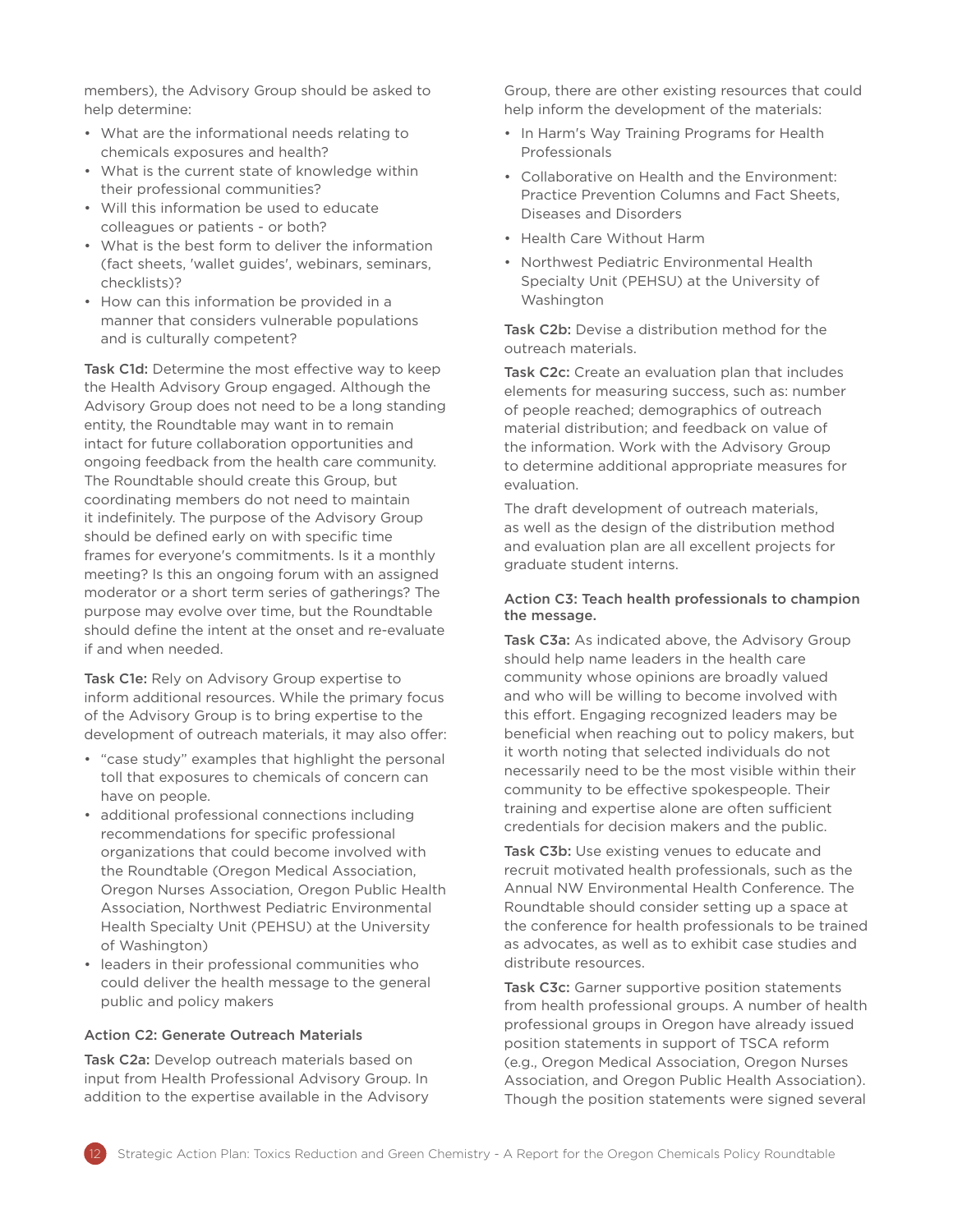years ago, these could be easily updated and enhanced to produce an improved support platform for these respected associations. The Roundtable should also develop position statement templates for other organizations to adopt and 'sign-on' letters for them to use to support state and local policies.

#### STRATEGY D: Build a case for Pesticide Use Reporting Systems (PURS) through voluntary agency implementation of tracking and reporting protocols.

#### Objectives

- Demonstrate the benefits and feasibility of monitoring, tracking and reporting pesticide use
- Promote transparency of and access to information about pesticide use on public property

#### Measures of Success

- Public agencies consistently track and record pesticide use, and are able to report on trends and specific patterns per the biennial reporting requirements in HB 3364, Integrated Pest Management (IPM) for State Agencies
- The public is able to request a report of participating agencies detailing pesticide use on any public property managed by that agency

| Lead<br>Organizations | NCAP, Beyond Toxics, Multnomah<br>County, Metro, City of Portland                                    |
|-----------------------|------------------------------------------------------------------------------------------------------|
| Support               | All Roundtable government agencies                                                                   |
| Organizations         | OSU, Integrated Plant Protection<br>Center, Eden Pest Control                                        |
| References            | URL Oregon PURS legislation<br>URL HB 3364. IPM for State<br>Agencies<br>URL SB 637, IPM for Schools |
| Useful<br>Resources   | <b>URL</b> Western Regional IPM Grant<br><b>EPA School IPM Grants</b><br><b>URL</b>                  |
| Time Frame            | 2 YEARS: Pilot                                                                                       |

Tracking, evaluating, and reporting pesticide use patterns are key components of responsible pest management. Public agencies have a responsibility to track pesticide use on public property for purposes of transparency and as a means of answering public inquiries about chemicals use in public spaces. An opportunity exists for the Roundtable to bolster the impact of state-level Integrated Pest Management policies for schools and state operations by bringing together pest management contractors serving government agencies, schools pest management staff, and in-

#### A Brief History of PURS

Pesticide Use Reporting Systems (PURS) is a means of tracking and recording pesticide applications, as well as monitor quantities and types of products used. Oregon PURS legislation was first passed in 1999 but has not been funded since 2008. PURS was amended in 1999 to clarify that that no pesticide user is required to report pesticide use information into PURS when PURS is not available. In addition, the 2009 amendment also changed the reporting component to allow for information to be publicly available at the watershed level as opposed to the original (and less specific) water basin level. The online component was partially implemented in 2002 but did not collect a complete year of reports due to funding issues. Calendar years 2007 and 2008 were the only full years of reporting. Due to state budget constraints, PURS is not currently available, and pesticide users cannot file reports of pesticide use into PURS. Reports previously filed into PURS are not available publicly or to the pesticide users who filed those reports.

house facilities staff to establish and align pesticide use tracking and reporting protocols.

This Strategy is complex because of the multitude of parties involved, and keeping it as simple as possible will make it feasible. The result will be a dual benefit of supporting existing legislation while also building a foundation on which to base future discussions towards the re-implementation of statewide PURS.

#### Implementation Guidelines

# Action D1: Coordinate with existing Integrated Pest Management efforts in Oregon to align protocol and mechanisms for tracking and reporting pesticide use.

Under Oregon HB 3364, IPM for State Agencies, Oregon State University (OSU) Integrated Plant Protection Center (IPPC) is tasked with convening an IPM Interagency Coordinating Council, as well as organizing pesticide use tracking and reporting. Any efforts to coordinate IPM personnel or efforts should include the IPPC. For optimal transparency, agencies should consider requiring reporting individual applications with address, target pest, product, and quantity used.

Task D1a: Partner with OSU IPPC staff to convene a workgroup of agency and school representatives and pest control contractors to identify and align protocols for tracking and reporting pesticide use. At a minimum, engage the following partners:

- Oregon Department of Transportation for their existing pesticide tracking and reporting system.
- Oregon Department of Agriculture, tasked under SB 3364 (IPM for State Agencies) with authority and responsibility for hosting and managing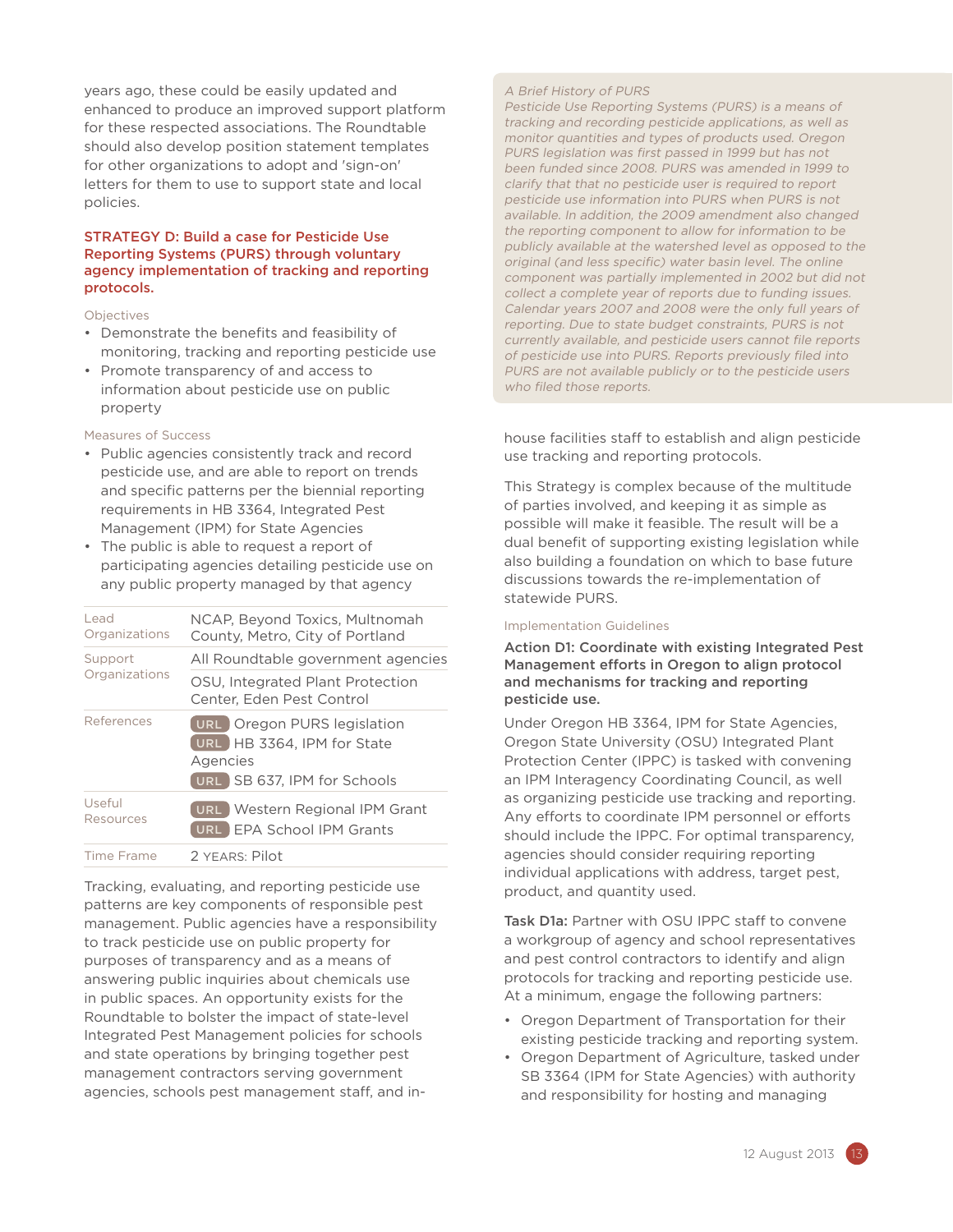reported pesticide use data.

- Oregon Department of Forestry, for their process of developing a pesticide use tracking system.
- Other agencies that are conducting in-house pesticide applications in order to coordinate with their leadership to assign staff liaisons.
- Pest control providers, such as Eden Pest Control, because they are required to track locationspecific pesticide use for each of their accounts. Providers have well-developed protocols, databases, and reporting mechanisms.

Task D1b: Coordinate with Oregon schools, as they currently track pesticide use under the requirements of the 2009 School IPM Bill, SB 637. Although SB 637 does require monitoring and record-keeping of each pesticide application at each school where a product is applied, it does not require reporting to a central database. Tapping into these efforts will help identify likely stakeholders for a pilot, as well as inform development of a standard tracking protocol.

The Roundtable should address questions such as:

- What are the current tracking methods being used? Can one or more be used as a foundation for pesticide use tracking among participating agencies? (Consider resources like Oregon Department of Agriculture PURS database, City and County of San Francisco, Santa Clara County in California, City of Boulder Colorado, City of New York, State of California, as well as database being used by the pest control service provider.)
- What level of tracking is needed?
- What are the barriers to tracking, if any?
- What level of transparency is desired or appropriate?
- How can this process facilitate a public records request?
- Is it important for pesticide use reports to comply with a standardized format?
- How can a protocol be designed to support eventual re-implementation of statewide PURS?

#### Action D2. Incorporate pesticide use reporting requirements into existing and future pest management contracts.

Task D2a: Determine agreed-upon contract requirements and specific language. Contract language may specify the level of reporting detail, and may also require contractors to track and supply information on non-chemical pest management activities.

Task D2b: Secure agreements from agencies holding pest management contracts to incorporate the agreed-upon requirements for pesticide use reporting.

#### STRATEGY E: Create, implement, and promote a single multi-organizational green purchasing plan.

#### Objectives

- Generate participation in existing cooperative purchasing agreements focused on toxics reduction
- Align toxics reduction criteria for use by participating agencies in procurement of goods and services

#### Measures of Success

- A resource list is available for agencies to identify existing green purchasing opportunities to join or utilize
- Roundtable agencies have enrolled purchasing staff in incorporating 'green purchasing opportunities' into their operations and have successfully implemented a handful of efforts
- Local and state agencies outside of the Roundtable have begun using the identified green cooperative purchasing agreements or incorporated approved green criteria into their contracts

| Lead<br>Organizations    | OEC, Healthy Purchasing Initiative                                                                                                                                   |
|--------------------------|----------------------------------------------------------------------------------------------------------------------------------------------------------------------|
| Support<br>Organizations | All Roundtable government<br>agencies, especially Healthy<br>Purchasing Initiative collaborators<br>(Multnomah County and City of<br>Portland), DEQ                  |
|                          | Oregon Department of<br>Administrative Services (DAS)                                                                                                                |
| References               | <b>URL</b> National Association of State<br>Procurement Officials (NASPO)                                                                                            |
|                          | URL Oregon and Washington joint<br>contract for Janitorial Supplies and<br>Equipment                                                                                 |
|                          | URL U.S. Communities Going Green<br>Program                                                                                                                          |
|                          | <b>URL</b> Educational and Institutional<br>Cooperative Purchasing (E&I)<br>Sustainability Program<br>URL US EPA's List of Eco-Labeling<br>Programs and Rating Tools |
|                          | URL Ecolabel Index                                                                                                                                                   |
|                          | See additional references on Page 17.                                                                                                                                |
| Useful<br>Resources      | Metro funding                                                                                                                                                        |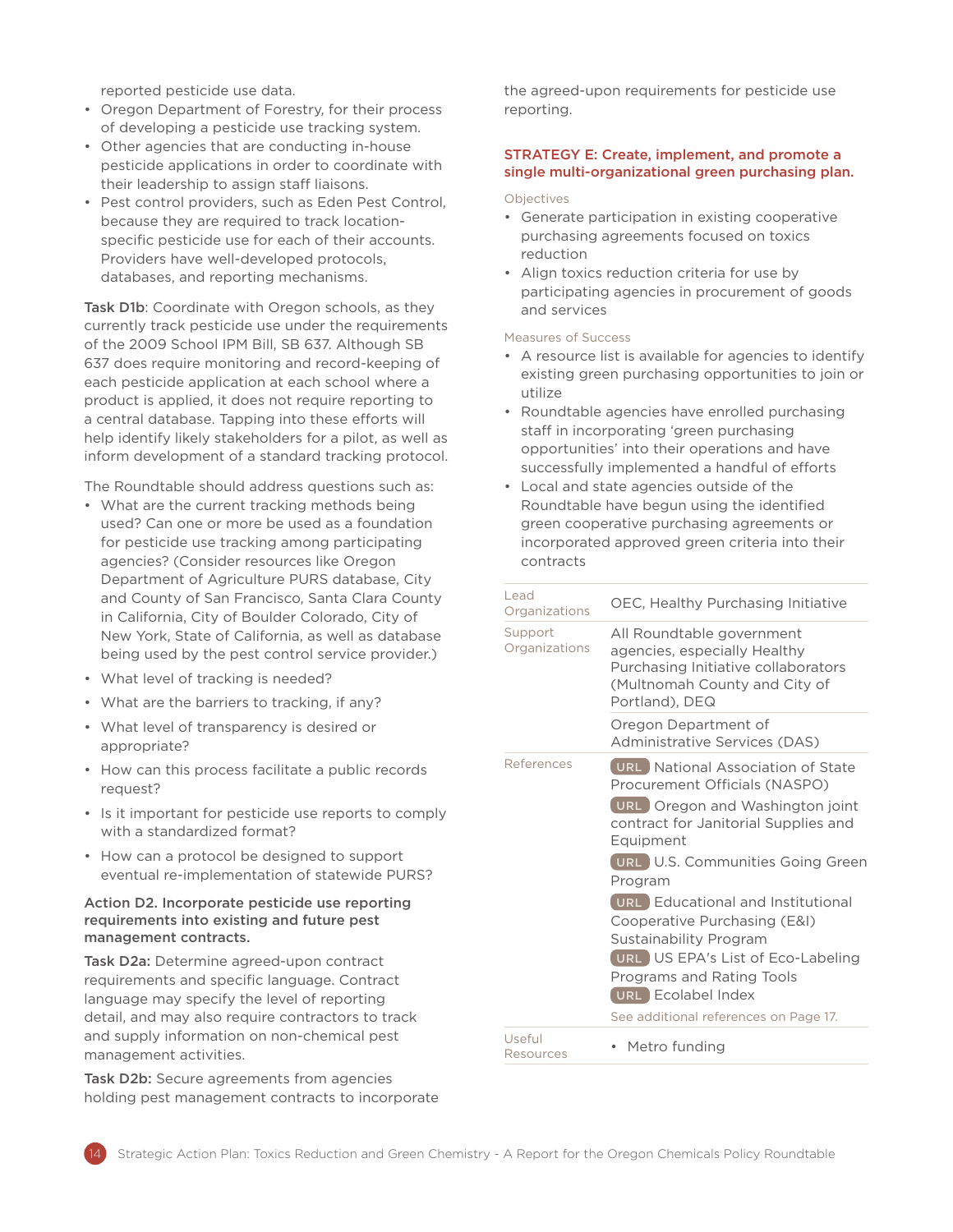| Time Frame | 1 YEAR: Index Opportunities          |
|------------|--------------------------------------|
|            | 2 YEARS: Create Agreements, Internal |
|            | Pilot                                |
|            | 5 YEARS: Increase adoption           |

Until there is full chemicals policy reform, state and local agencies have the opportunity and capacity to impact the purchase and use of products with toxic chemicals through their internal purchasing choices. Green purchasing resources are abundant:

- local agencies have environmentally preferable purchasing policies;
- the State of Oregon, Metro, Multnomah County, the Port of Portland, the Cities of Portland, Eugene, and others have 'greened' several commodities contracts;
- collaboratives are forming in the Pacific Northwest region to identify needs, share resources, and capitalize on a unified voice.

The Roundtable has an opportunity to meld these efforts and further their strength.

Larger agencies can take the lead on aligning criteria and generating cooperative purchasing agreements. Smaller agencies and organizations can contribute to the alignment effort and benefit by using them for purchasing, too. Together, as part of the larger movement, Roundtable organizations can help protect worker and public health by procuring and using less toxic products.

A 'cooperative purchasing agreement' is a contract generated by one agency that is available to other agencies, institutions, and nonprofit organizations for their collective use.

#### Implementation Guidelines

# Action E1: Promote the use of known rigorous cooperative purchasing agreements

Task E1a: Increase the uptake of the new Oregon/ Washington joint Janitorial Supplies Contract by working with purchasing departments towards adoption.

#### Action E2: Index green purchasing opportunities

Task E2a: Generate a list of existing cooperative purchasing agreements containing criteria for toxic reduction. The list should note the following:

- to whom the contract is available
- any restrictions on its implementation
- toxics reduction criteria (or other indicator of toxics reduction)
- use of third-party certifications versus industrysponsored certifications
- use of red-lists and which ones
- other noted prohibited chemicals
- consideration of upstream exposure and impacts
- treatment of performance criteria

Task E2b: Indicate existing criteria that should be inserted into new contracts where cooperative purchasing agreements are not yet available.

Task E2c: Determine opportunities to create the next round of green purchasing plans.

#### Action E3: Pilot the new green purchasing plans

Task E3a: The Roundtable agencies should conduct Opportunity Assessments: What contracts are coming up for renewal in the next 24 months? Where does this present opportunities for integration with existing cooperative purchasing agreements or existing green criteria?

Task E3b: Secure agreements from the Roundtable members and other agency representatives to implement the new cooperative purchasing plans when the current contracts expire, and to insert the crafted toxics reduction criteria where cooperative purchasing agreements are not already in place. Consider translating the new plans into cooperative purchasing agreements and broadly promoting their uptake by others.

Task E3c: Agencies should consider requiring Health Product Declarations (HPD), GreenScreen, or other disclosure formats for products, especially where no cooperative purchasing agreements or existing criteria are yet available.

#### Action E4: Host an annual Green Purchasing Summit.

The Roundtable should convene agencies, organizations, and others engaged in Green Purchasing to share activities, identify overlap, and agree upon areas for collaboration. The agenda may include a review of successes to-date, areas for improvement, upcoming opportunities, and increasing the number of participating agencies.

Examples of potential stakeholders include:

- Staff involved with purchasing for Roundtable organizations
- OEC Healthy Purchasing Initiative
- Responsible Purchasing Network
- Sustainable Purchasing Leadership Council
- Port of Portland (gray water treatment toxics reduction purchasing plan)
- City of Eugene
- Other Cities and Counties with interest in 'green purchasing'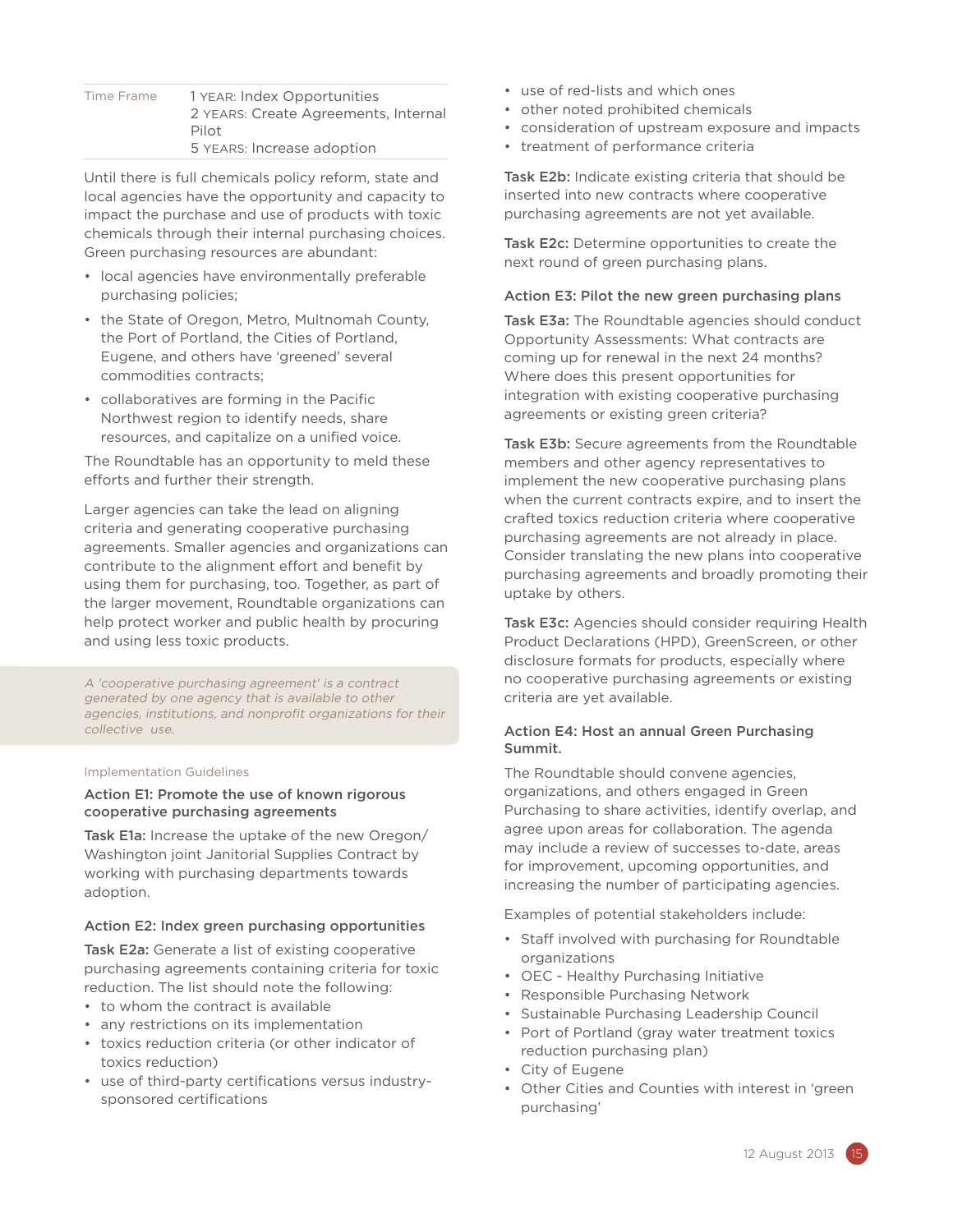- Special Districts Association of Oregon and their member districts
- Government Procurement for Climate Protection Workgroup hosted by EPA Region X
- Portland State Contracting and Procurement Services
- University of Oregon Purchasing and Contracting Services
- Oregon State Purchasing Department
- School Districts
- Retailers or manufacturers acting as leaders in the field of green purchasing that can offer perspective on topics such as private sector engagement. Manufacturers that participated in the Health Product Declaration Collaborative's 2012 Pilot are promising candidates.

The Roundtable may also choose to review other existing initiatives to help inform the process:

- Government Procurement for Climate Protection Workgroup. This group hosts monthly meetings. Its main focus is greenhouse gas reduction. Its secondary filter is toxics reduction.
- [URL](http://www.oeconline.org/our-work/economy/healthy-purchasing/our-coalition) Healthy Purchasing Initiative, led by OEC, a group dedicated to adopting similar policies and harmonizing transparency and human health considerations into purchasing decisions.
- [URL](http://www.purchasingcouncil.org/) Sustainable Purchasing Leadership Council, a group dedicated to standardizing the practice of sustainable procurement to drive social, environmental, and economic sustainability by focusing on areas of high spending and impact.
- [URL](www.responsiblepurchasing.org ) Responsible Purchasing Network, providing procurement tools and resources to their network of purchasers.
- [URL](http://epa.gov/epawaste/conserve/tools/warm/index.html) EPA's WARM model, determining greenhouse gas emissions impact of products.
- [URL](http://www.hpdcollaborative.org/) Health Product Declaration, a standardized format for conveying details about product content and associated health information.
- [URL](http://www.cleanproduction.org/Greenscreen.php) GreenScreen, a method for comparative Chemical Hazard Assessment that can be used for identifying chemicals of high concern and safer alternatives.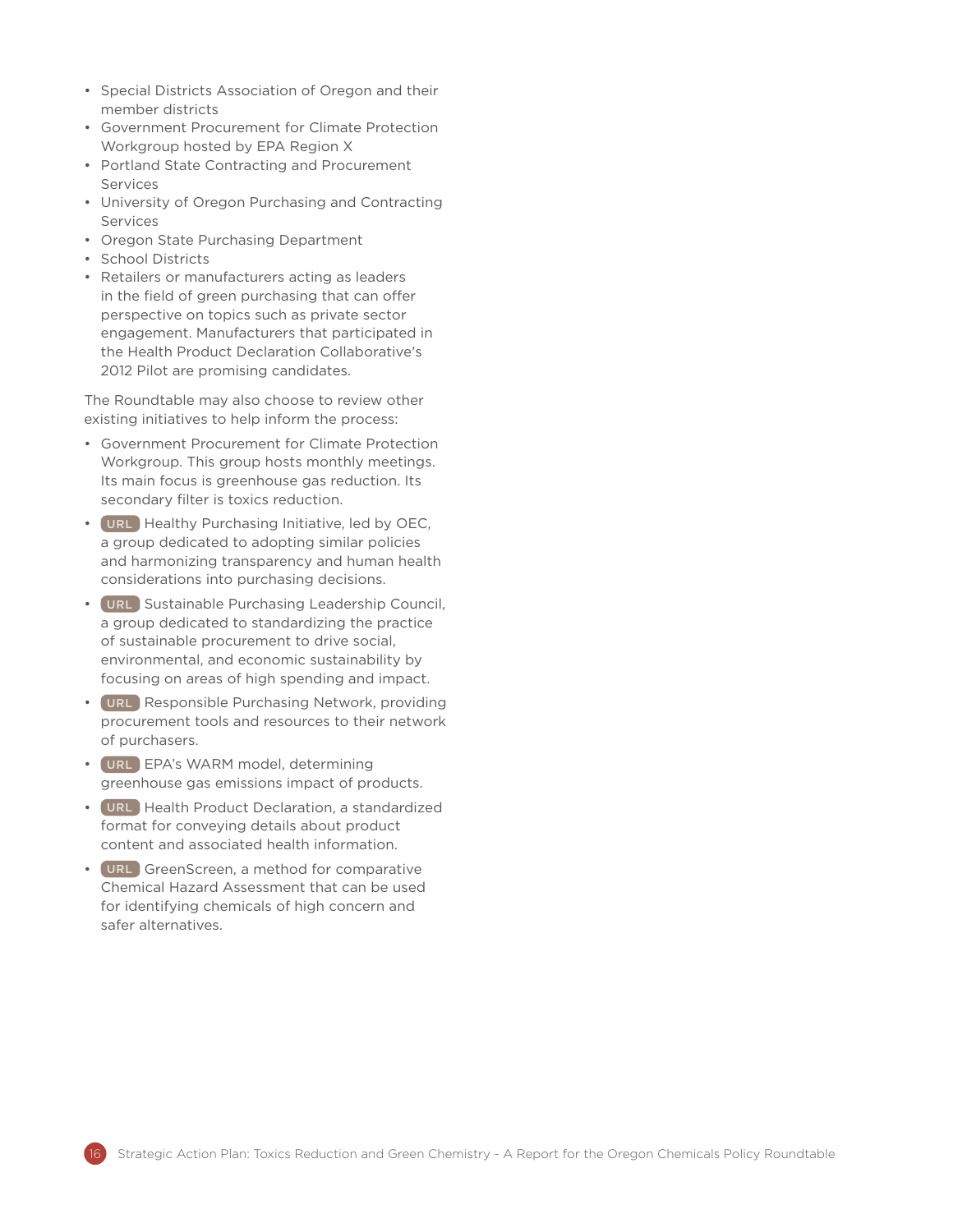# STRATEGY TIMELINE STRATEGY TIMELINE

Below is one possible schedule for implementation of the Actions associated with each Strategy. Note that some Actions have been placed later on Below is one possible schedule for implementation of the Actions associated with each Strategy. Note that some Actions have been placed later on the timeline because they can benefit from the outcomes of other Strategies. the timeline because they can benefit from the outcomes of other Strategies.

|                                                                                                                                                                                                                                                                  |                             | YEAR                 |                |                | YEAR      | $\mathcal{L}$ |                |                | YEAR      | $\mathcal{M}$  |         |                             | 4<br>YEAR      |                |                | YEAR      | LN                   |         |
|------------------------------------------------------------------------------------------------------------------------------------------------------------------------------------------------------------------------------------------------------------------|-----------------------------|----------------------|----------------|----------------|-----------|---------------|----------------|----------------|-----------|----------------|---------|-----------------------------|----------------|----------------|----------------|-----------|----------------------|---------|
| Strategy Actions                                                                                                                                                                                                                                                 | $\approx$<br>$\overline{G}$ | $\widetilde{\Omega}$ | $\overline{C}$ | $\overline{G}$ | $\approx$ | $\Omega$ 3    | $\overline{a}$ | $\overline{G}$ | $\approx$ | $\overline{a}$ | $\beta$ | $\approx$<br>$\overline{G}$ | $\overline{a}$ | $\overline{a}$ | $\overline{G}$ | $\approx$ | $\widetilde{\Omega}$ | $\beta$ |
| STRATEGY A: Advance policies which prioritize chemicals of concern impacting the most vulnerable populations.                                                                                                                                                    |                             |                      |                |                |           |               |                |                |           |                |         |                             |                |                |                |           |                      |         |
| A1: Recruit volunteers                                                                                                                                                                                                                                           |                             |                      |                |                |           |               |                |                |           |                |         |                             |                |                |                |           |                      |         |
| A2: Index existing policies                                                                                                                                                                                                                                      |                             |                      |                |                |           |               |                |                |           |                |         |                             |                |                |                |           |                      |         |
| A3: Translate the data                                                                                                                                                                                                                                           |                             |                      |                |                |           |               |                |                |           |                |         |                             |                |                |                |           |                      |         |
| leaders from government, business, and academia to make the economic case for green chemistry.<br>STRATEGY B: Enlist Oregon's local, state, and national                                                                                                         |                             |                      |                |                |           |               |                |                |           |                |         |                             |                |                |                |           |                      |         |
| B1: Determine relationships and influence                                                                                                                                                                                                                        |                             |                      |                |                |           |               |                |                |           |                |         |                             |                |                |                |           |                      |         |
| Pair candidates with Roundtable members<br>$\dot{\widetilde{\Xi}}$                                                                                                                                                                                               |                             |                      |                |                |           |               |                |                |           |                |         |                             |                |                |                |           |                      |         |
| iece<br>B3: Compose an economic-focused foundation pi                                                                                                                                                                                                            |                             |                      |                |                |           |               |                |                |           |                |         |                             |                |                |                |           |                      |         |
| B4: Engage candidates                                                                                                                                                                                                                                            |                             |                      |                |                |           |               |                |                |           |                |         |                             |                |                |                |           |                      |         |
| STRATEGY C: Generate outreach materials that link priority chemicals of concern to health impacts in order to transform trusted spokespeople in the health care<br>community into advocates for chemicals policy reform to advocate for chemicals policy reform. |                             |                      |                |                |           |               |                |                |           |                |         |                             |                |                |                |           | л                    |         |
| C1: Convene a Health Professionals Advisory Group                                                                                                                                                                                                                |                             |                      |                |                |           |               |                |                |           |                |         |                             |                |                |                |           |                      |         |
| C2: Generate outreach materials                                                                                                                                                                                                                                  |                             |                      |                |                |           |               |                |                |           |                |         |                             |                |                |                |           |                      |         |
| C3: Teach health professionals to champion the message                                                                                                                                                                                                           |                             |                      |                |                |           |               |                |                |           |                |         |                             |                |                |                |           |                      |         |
| Systems (PURS) through voluntary agency implementation of tracking and reporting protocols.<br>STRATEGY D: Build a case for Pesticide Use Reporting                                                                                                              |                             |                      |                |                |           |               |                |                |           |                |         |                             |                |                |                |           |                      |         |
| D1: Coordinate with existing IPM efforts in Oregon                                                                                                                                                                                                               |                             |                      |                |                |           |               |                |                |           |                |         |                             |                |                |                |           |                      |         |
| D2: Incorporate reporting requirements into contracts                                                                                                                                                                                                            |                             |                      |                |                |           |               |                |                |           |                |         |                             |                |                |                |           |                      |         |
| multi-organizational green purchasing plan<br>STRATEGY E: Create, implement, and promote a single                                                                                                                                                                |                             |                      |                |                |           |               |                |                |           |                |         |                             |                |                |                |           |                      |         |
| Et: Promote the use of cooperative purchasing agreements                                                                                                                                                                                                         |                             |                      |                |                |           |               |                |                |           |                |         |                             |                |                |                |           |                      |         |
| E2: Index green purchasing opportunities                                                                                                                                                                                                                         |                             |                      |                |                |           |               |                |                |           |                |         |                             |                |                |                |           |                      |         |
| Pilot the new green purchasing plans<br>ј.<br>Ш                                                                                                                                                                                                                  |                             |                      |                |                |           |               |                |                |           |                |         |                             |                |                |                |           |                      |         |
| E4: Host an annual Green Purchasing Summit                                                                                                                                                                                                                       |                             |                      |                |                |           |               |                |                |           |                |         |                             |                |                |                |           |                      |         |
|                                                                                                                                                                                                                                                                  |                             |                      |                |                |           |               |                |                |           |                |         |                             |                |                |                |           |                      |         |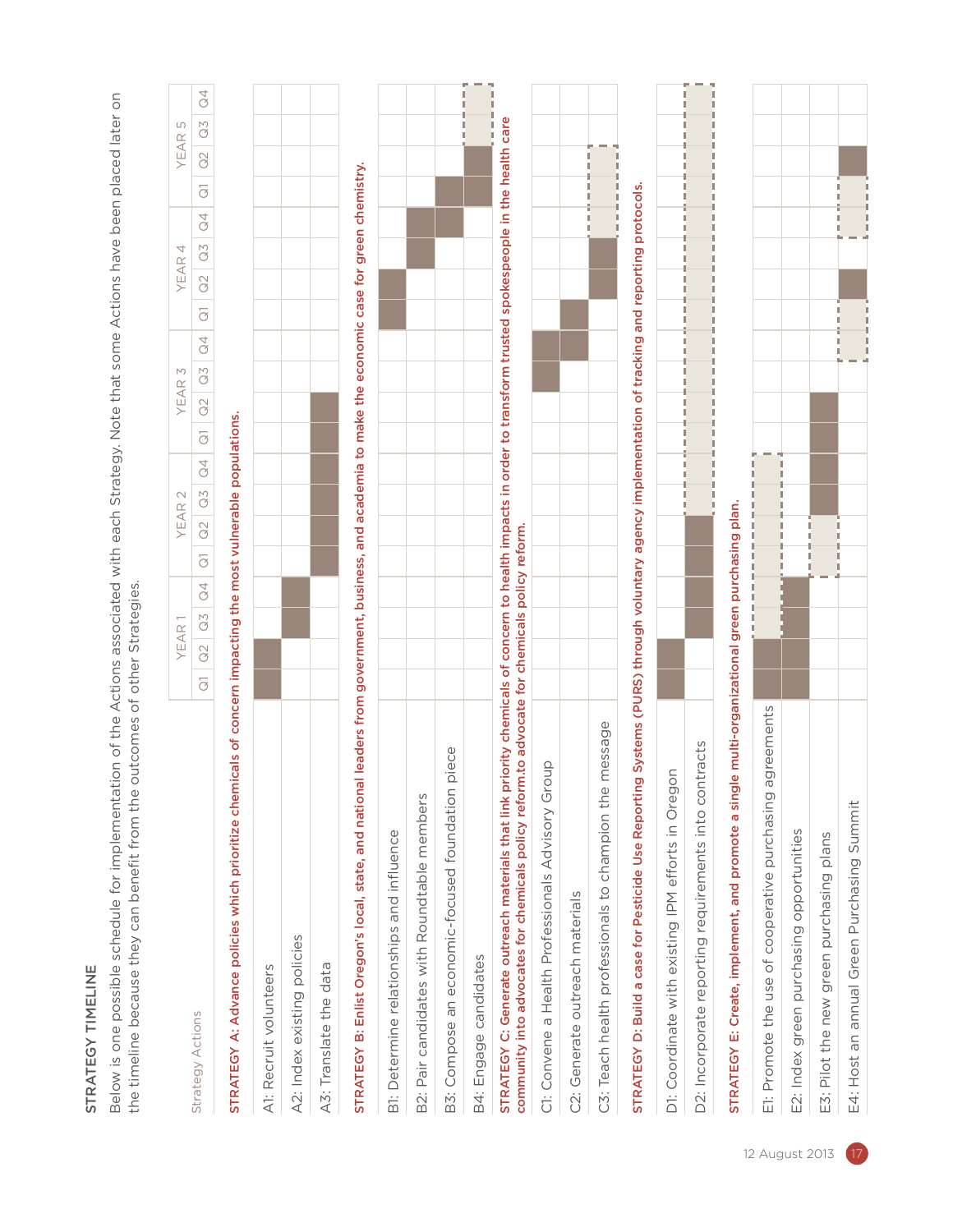|                | STAKEHOLDER TYPE |  |            | SECTOR ORGANIZATION                                             | <b>NAME</b>           |     |                                         | ORGANIZATIONAL ATTRIBUTE |                                     | EMAIL                             | PHONE               |
|----------------|------------------|--|------------|-----------------------------------------------------------------|-----------------------|-----|-----------------------------------------|--------------------------|-------------------------------------|-----------------------------------|---------------------|
|                | $1 \ 2 \ 3 \ 4$  |  |            |                                                                 |                       |     |                                         |                          | TEC POL FIN LOG RES GRA ADV EDU PAR |                                   |                     |
|                |                  |  | GOV        | Association of Oregon Counties                                  | Emily Ackland         |     |                                         |                          |                                     | eackland@aocweb.org               | 503-585-8351        |
|                |                  |  | <b>NGO</b> | <b>Beyond Toxics</b>                                            | Lisa Arkin            | P,E |                                         |                          |                                     | larkin@beyondtoxics.org           | 541-465-8860        |
|                |                  |  | <b>NGO</b> | <b>BizNGO</b>                                                   | Mark Rossi            |     |                                         |                          |                                     | mark@cleanproduction.org          | 781-391-6743 x101   |
|                |                  |  | <b>NGO</b> | <b>Blue Green Alliance</b>                                      | Charlotte Brody       |     |                                         |                          |                                     | cbrody@bluegreenalliance.org      | 434-286-4010        |
|                |                  |  | <b>NGO</b> | Center for Earth Leadership                                     | Dick + Jeanne Roy     |     |                                         |                          |                                     | jeanne@earthleaders.org           | 503-227-2315        |
|                |                  |  | GOV        | City of Albany + Oregon Association of Clean Water Agengies     | Mark Yeager           |     |                                         |                          |                                     | mark.yeager@cityofalbany.net      | 541-917-7658        |
| N              |                  |  | GOV        | City of Gresham                                                 | Keri Handaly          |     |                                         |                          |                                     | keri.handaly@greshamoregon.gov    | 503-618-2657        |
|                |                  |  | GOV        | City of Portland                                                | <b>Brett Hulstrom</b> |     | G $ S,U $ S,C                           | R                        |                                     | brett.hulstrom@portlandoregon.gov | 503-823-7807        |
|                |                  |  | GOV        | City of Portland, Mayor's Office                                | Gail Shibley          |     |                                         |                          |                                     | gail.shibley@portlandoregon.gov   | 503-823-4120        |
|                |                  |  | <b>NGO</b> | <b>Clean Production Action</b>                                  | Lauren Heine          |     |                                         |                          |                                     | lauren@lheinegroup.com            | 360.220.2069        |
|                |                  |  | <b>COM</b> | Columbia Forest Products                                        |                       |     |                                         |                          |                                     |                                   |                     |
|                |                  |  | <b>NGO</b> | Environment Oregon                                              | Sarah Higginbotham    |     |                                         |                          |                                     | sarah@environmentoregon.org       | 503-231-1986 x318   |
|                |                  |  |            | Environmental Defense Fund                                      |                       |     |                                         |                          |                                     |                                   |                     |
|                |                  |  | GOV        | EPA Columbia River Toxics Reduction Group                       | Mary Lou Soscia       |     |                                         |                          |                                     | soscia.marylou@epamail.epa.gov    |                     |
|                |                  |  |            | ESCO                                                            |                       |     |                                         |                          |                                     |                                   |                     |
|                |                  |  | <b>NGO</b> | Hacienda Community Development Corporation                      |                       |     |                                         |                          |                                     |                                   |                     |
|                |                  |  |            | Housing and Urban Development Healthy Homes Program             |                       |     |                                         |                          |                                     |                                   |                     |
|                |                  |  | LAB        | Labor Unions (general)                                          |                       |     |                                         |                          |                                     |                                   |                     |
|                |                  |  | GOV        | League of Oregon Cities                                         |                       |     |                                         |                          |                                     |                                   |                     |
|                |                  |  | UNI        | Lewis and Clark Law School, Environmental and Natural Resources |                       |     |                                         |                          |                                     |                                   |                     |
|                |                  |  | UNI        | Lewis and Clark, Department of Environmental Studies            |                       |     |                                         |                          |                                     |                                   |                     |
| $\overline{A}$ |                  |  | GOV        | Metro                                                           | Lisa Heigh            |     | G $\Big  S,U \Big  \big  \frac{F,S}{C}$ |                          |                                     | lisa.heigh@oregonmetro.gov        | 503-797-1611        |
| $\overline{A}$ |                  |  | GOV        | Metro                                                           | Scott Klag            |     |                                         |                          |                                     | scott.klag@oregonmetro.gov        | 503-797-1665        |
|                |                  |  | GOV        | Multnomah County, Early Childhood Services                      |                       |     |                                         |                          |                                     |                                   |                     |
|                |                  |  | GOV        | Multnomah County, Environmental Health                          | Kari Lyons-Eubanks    |     | $E \mid S,U \mid S$                     |                          |                                     | lyonsk@multco.us                  | 503-988-3663 x25860 |

# APPENDIX A: STAKEHOLDER MATRIX

STAKEHOLDER TYPE CLASSIFICATION

1 Current Roundtable Member: New | Active | Former

2 Strategic Action Plan Reviewer

- 3 Strategic Action Plan Implementation Partner
- 4 Potential Future Roundtable Member
- ORGANIZATIONAL ATTRIBUTE
- TEC Technical expertise: P=pesticides | G=general | E=environmental justice/equity
- POL Policy strategy + support: S=strategy | U=support
- FIN financial support: F=funds | S=staff time | C=collateral/printing
- LOG logistics support
- GRA grant writing
- RES research support: R=research | A=analytics
- ADV advocacy/lobbying

EDU education + outreach

PAR partnerships with other organizations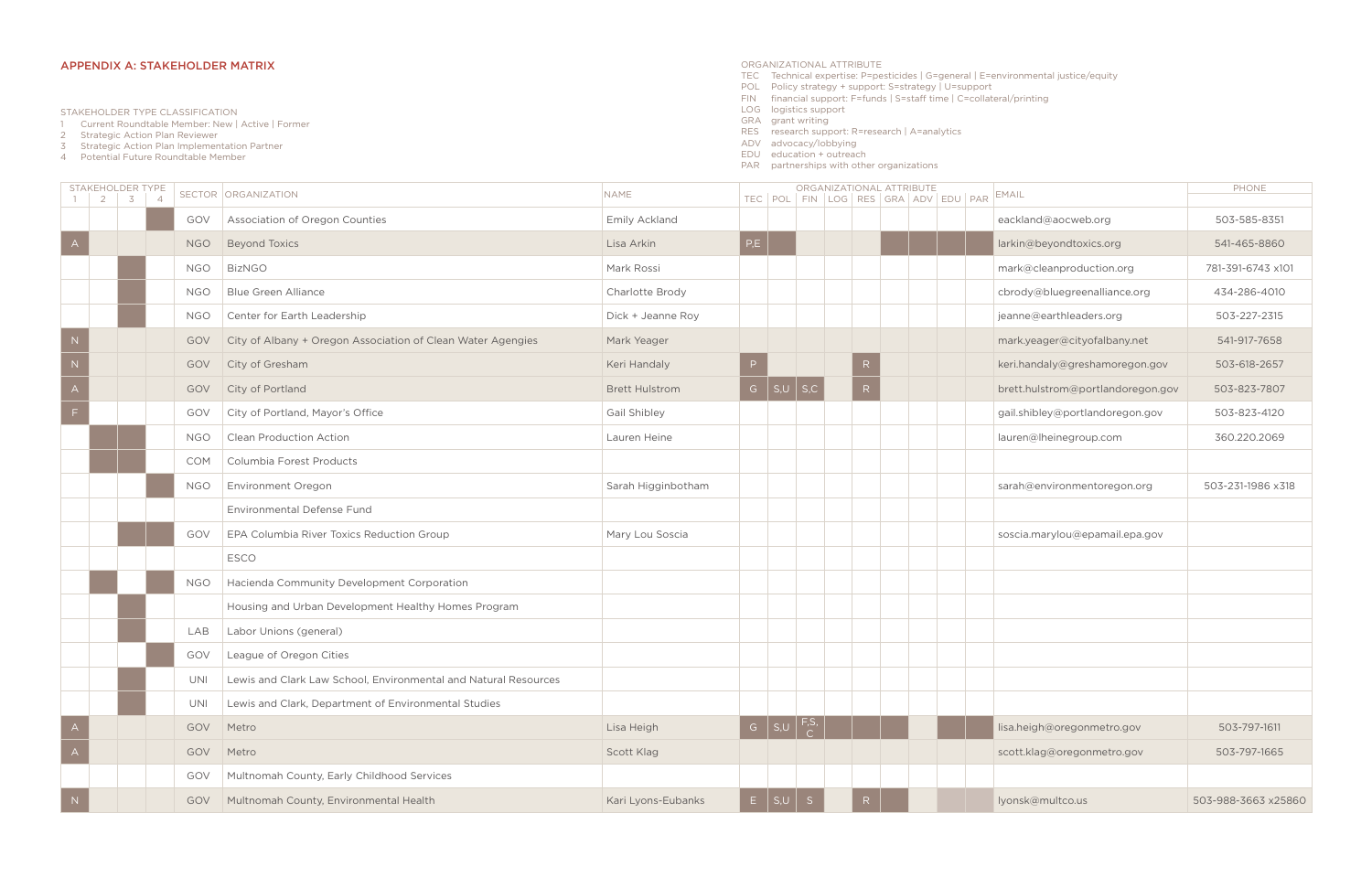| STAKEHOLDER TYPE<br>$2 \mid$ | $3 \mid 4$ |            | SECTOR ORGANIZATION                                       | <b>NAME</b>        |                           | ORGANIZATIONAL ATTRIBUTE<br>TEC POL FIN LOG GRA RES ADV EDU PAR | EMAIL                             | PHONE               |
|------------------------------|------------|------------|-----------------------------------------------------------|--------------------|---------------------------|-----------------------------------------------------------------|-----------------------------------|---------------------|
|                              |            | GOV        | Multnomah County, Office of Sustainability                | John Wasiutynski   | $G \mid S$                | R                                                               | john.wasiutynski@multco.us        | 503-988-3193        |
|                              |            | GOV        | Multnomah County, Purchasing                              | Sophia Cavalli     |                           |                                                                 | sophia.cavalli@multco.us          | 503-988-5111 x26106 |
|                              |            |            | National Tribal Toxics Council                            | Diane Barton       |                           |                                                                 |                                   |                     |
|                              |            | <b>NGO</b> | Native American Youth and Family Center                   | Mary Peveto        |                           |                                                                 | mary@whatsinourair.org            | 503-705-0481        |
|                              |            | <b>NGO</b> | Neighbors for Clean Air                                   | John Frazier       |                           |                                                                 | john.frazier@nike.com             |                     |
|                              |            | COM        | Nike                                                      | Jim Quinn          |                           |                                                                 | jim.quinn@oregonmetro.gov         | 503-797-1662        |
|                              |            | <b>NGO</b> | North American Hazardous Materials Management Association | Aimee Code         | P   S,U                   |                                                                 | acode@pesticide.org               | 541-344-5044 x27    |
|                              |            | <b>NGO</b> | Northwest Center for Alternatives to Pesticides           | Josh Vincent       |                           |                                                                 | jvincent@pesticide.org            |                     |
|                              |            | <b>NGO</b> | Northwest Center for Alternatives to Pesticides           | Mike Hawley        |                           |                                                                 | mikeh@sbht.com                    |                     |
|                              |            | <b>NGO</b> | Northwest Chemical Association                            |                    |                           |                                                                 |                                   |                     |
|                              |            | <b>NGO</b> | Northwest Earth Institute                                 | Mike Mercer        |                           |                                                                 | mike@nwei.org                     |                     |
|                              |            | <b>NGO</b> | OPAL Environmental Justice Oregon                         | Jonathan Ostar     |                           |                                                                 | jon@opalpdx.org                   | 503-342-8910        |
|                              |            | <b>COM</b> | <b>ORCA Litigation + Advisory LLC</b>                     | Joanna Malaczynski |                           |                                                                 | joanna@orcalegal.com              | 503-290-2415        |
|                              |            | <b>NGO</b> | Oregon Association of Clean Water Agencies                | Janet Gillespie    |                           |                                                                 | gillaspie@oracwa.org              | 503-236-6722        |
|                              |            | <b>NGO</b> | Oregon BEST                                               | David Kenney       |                           |                                                                 | david.kenney@oregonbest.org       | 503-894-9351 x101   |
|                              |            | GOV        | Oregon Business Development Council                       | Mark Brady         |                           |                                                                 | mark.brady@state.or.us            | 503-229-5223        |
|                              |            | <b>NGO</b> | Oregon Conservation Network                               | Christy Splitt     |                           |                                                                 | christy@olcv.org                  | 941-404-7279        |
|                              |            | GOV        | Oregon Department of Administrative Services              |                    |                           |                                                                 |                                   |                     |
|                              |            | GOV        | Oregon Department of Agriculture                          | Dale Mitchell      |                           |                                                                 |                                   | 503-986-4646        |
|                              |            | GOV        | Oregon Department of Environmental Quality                | Cheyenne Chapman   |                           |                                                                 | chapman.cheyenne@deq.state.or.us  | 503-229-6461        |
|                              |            | GOV        | Oregon Department of Environmental Quality                | David Kunz         | G $\vert$ S,U $\vert$ F,S | R, A                                                            | kunz.david@deq.state.or.us        | 503-887-2695 (c)    |
|                              |            | GOV        | Oregon Department of Environmental Quality                | Kevin Masterson    |                           |                                                                 | masterson.kevin@deq.state.or.us   | 503-229-5615        |
|                              |            | GOV        | Oregon Department of Environmental Quality, Solid Waste   | Loretta Pickerell  |                           |                                                                 | pickerell.loretta@deq.state.or.us |                     |
|                              |            | GOV        | Oregon Department of Forestry                             |                    |                           |                                                                 |                                   |                     |
|                              |            | GOV        | Oregon Department of State Lands                          |                    |                           |                                                                 |                                   |                     |
|                              |            | GOV        | Oregon Department of Transportation                       |                    |                           |                                                                 |                                   |                     |
|                              |            | GOV        | Oregon Economic + Community Development Department        |                    |                           |                                                                 |                                   |                     |
|                              |            | <b>NGO</b> | Oregon Environmental Council                              | <b>Colin Price</b> |                           |                                                                 | colinp@oeconline.org              | 503-222-1963 x117   |
|                              |            | <b>NGO</b> | Oregon Environmental Council                              | Sarah Petras       | G $ S,U S$                | R                                                               | sarahp@oeconline.org              | 503-222-1963 x110   |
|                              |            | GOV        | Oregon Environmental Justice Task Force                   |                    |                           |                                                                 |                                   |                     |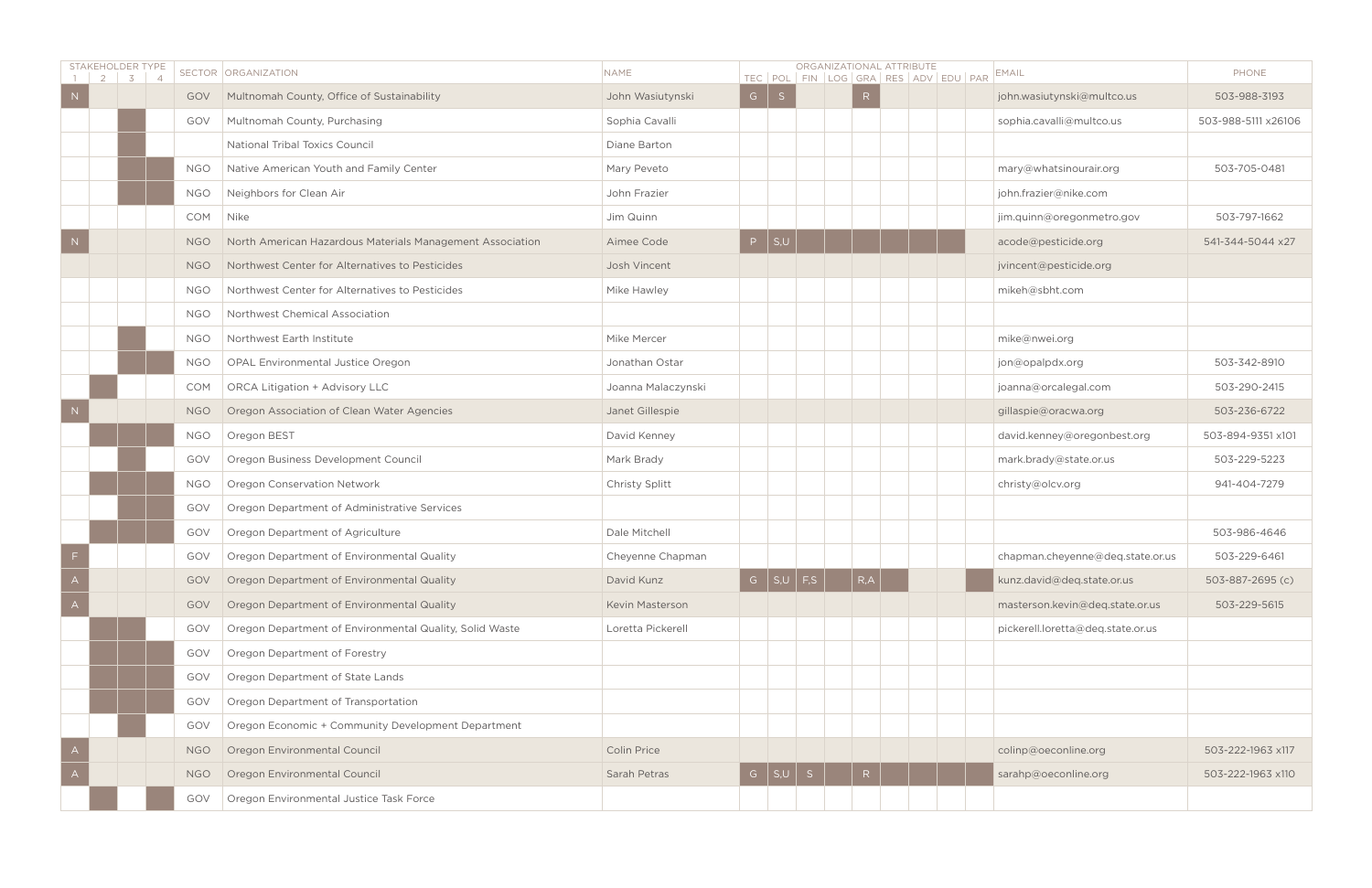| STAKEHOLDER TYPE | 3 4 |            | SECTOR ORGANIZATION                                                  | <b>NAME</b>       |              | TEC   POL   FIN   LOG   GRA   RES   ADV   EDU   PAR |   | ORGANIZATIONAL ATTRIBUTE | EMAIL                             | PHONE               |
|------------------|-----|------------|----------------------------------------------------------------------|-------------------|--------------|-----------------------------------------------------|---|--------------------------|-----------------------------------|---------------------|
|                  |     | GOV        | Oregon Health Authority                                              | Curtis Cude       |              | $G,E$ $\cup$ $F,S$                                  |   |                          | curtis.g.cude@state.or.us         | 971-673-0975        |
|                  |     | GOV        | Oregon Health Authority                                              | David Farrer      |              |                                                     |   |                          | david.g.farrer@state.or.us        | 971-673-0971        |
|                  |     | GOV        | Oregon Health Authority, Women, Infants + Children Program           |                   |              |                                                     |   |                          |                                   |                     |
|                  |     |            | Oregon Innovation Council                                            |                   |              |                                                     |   |                          |                                   |                     |
|                  |     | <b>NGO</b> | Oregon League of Conservation Voters (OLCV)                          | Doug Moore        |              |                                                     |   |                          | dmoore@olcv.org                   | 503-224-4011 x211   |
|                  |     | UNI        | OHSU, Center for Research on Occupational + Environmental Toxicology |                   |              |                                                     |   |                          |                                   |                     |
|                  |     | UNI        | OHSU, Department of Public Health + Preventative Medicine            | William Lambert   |              |                                                     |   |                          | lambertw@ohsu.edu                 | 503-494-9488        |
|                  |     | UNI        | OHSU, Department of Public Health + Preventative Medicine            | Ken Rosenberg     |              |                                                     |   |                          | rosenberkd@yahoo.com              | 971-673-0237        |
|                  |     | GOV        | Oregon Occupational Health + Safety Division                         | Michael Wood      |              |                                                     |   |                          |                                   | 503-378-3272        |
|                  |     | GOV        | Oregon Office of Equity + Inclusion                                  | Tricia Tillman    |              |                                                     |   |                          | tricia.tillman@state.or.us        | 971-673-1240 x31240 |
|                  |     | <b>NGO</b> | Oregon Public Health Association                                     | Josie Henderson   |              |                                                     |   |                          | jhenderson@oregonpublichealth.org | 503-803-1550        |
|                  |     | GOV        | Oregon State Bar, Sustainable Future Section                         |                   |              |                                                     |   |                          |                                   |                     |
|                  |     | UNI        | Oregon State University, School of Public Health                     |                   |              |                                                     |   |                          |                                   |                     |
|                  |     | UNI        | Oregon State University, Purchasing Department                       |                   |              |                                                     |   |                          |                                   |                     |
|                  |     | GOV        | Oregon Sustainability Board + Department of Administrative Services  | Keith Johnston    |              |                                                     |   |                          | keith.johnston@state.or.us        |                     |
|                  |     | <b>NGO</b> | Physicians for Social Responsibility                                 | Margie Kircher    |              |                                                     |   |                          | marmitch@comcast.net              | 503-223-8595        |
|                  |     | <b>NGO</b> | Physicians for Social Responsibility                                 | Susan Katz        | $\mathsf{G}$ |                                                     | R |                          | susanfkatz@gmail.com              | 503-435-9169        |
|                  |     | UNI        | Portland State University, Scholl of Community Health                |                   |              |                                                     |   |                          |                                   |                     |
|                  |     | UNI        | Portland State University, Institute for Sustainable Solutions       | Jennifer Allen    |              |                                                     |   |                          | jhallen@pdx.edu                   | 503-725-8546        |
|                  |     | UNI        | Portland State University, Contracting + Procurement Services        |                   |              |                                                     |   |                          |                                   |                     |
|                  |     | GOV        | State of Oregon, Office of the Governor                              | Richard Whitman   |              |                                                     |   |                          | richard.m.whitman@state.or.us     |                     |
|                  |     | GOV        | State of Oregon, Office of the Governor                              | Gabriela Goldfarb |              |                                                     |   |                          | gabriela.goldfarb@state.or.us     |                     |
|                  |     | <b>COM</b> | Staples, Inc.                                                        | Roger McFadden    |              |                                                     |   |                          | roger.mcfadden@staples.com        | 303-862-0421        |
|                  |     | UNI        | University of Oregon, Department of Chemistry                        | Julie Haack       |              |                                                     |   |                          | jhaack@uoregon.edu                | 541-346-4604        |
|                  |     | UNI        | University of Oregon, Department of Chemistry                        | Jim Hutchison     |              |                                                     |   |                          | hutch@uoregon.edu                 | 541-346-4228        |
|                  |     | UNI        | University of Oregon, Contracting and Procurment Services            |                   |              |                                                     |   |                          |                                   |                     |
|                  |     | UNI        | University of Portland, Department of Environmental Studies          | Steven Kolmes     |              |                                                     |   |                          | kolmes@up.edu                     |                     |
|                  |     | GOV        | Washington Department of Ecology                                     | Alex Stone        |              |                                                     |   |                          | alst461@ecy.wa.gov                | 360-407-6758        |
|                  |     | GOV        | Washington Department of Ecology, Green Chemistry                    | Ken Zarker        |              |                                                     |   |                          | kzar461@ecy.wa.gov                |                     |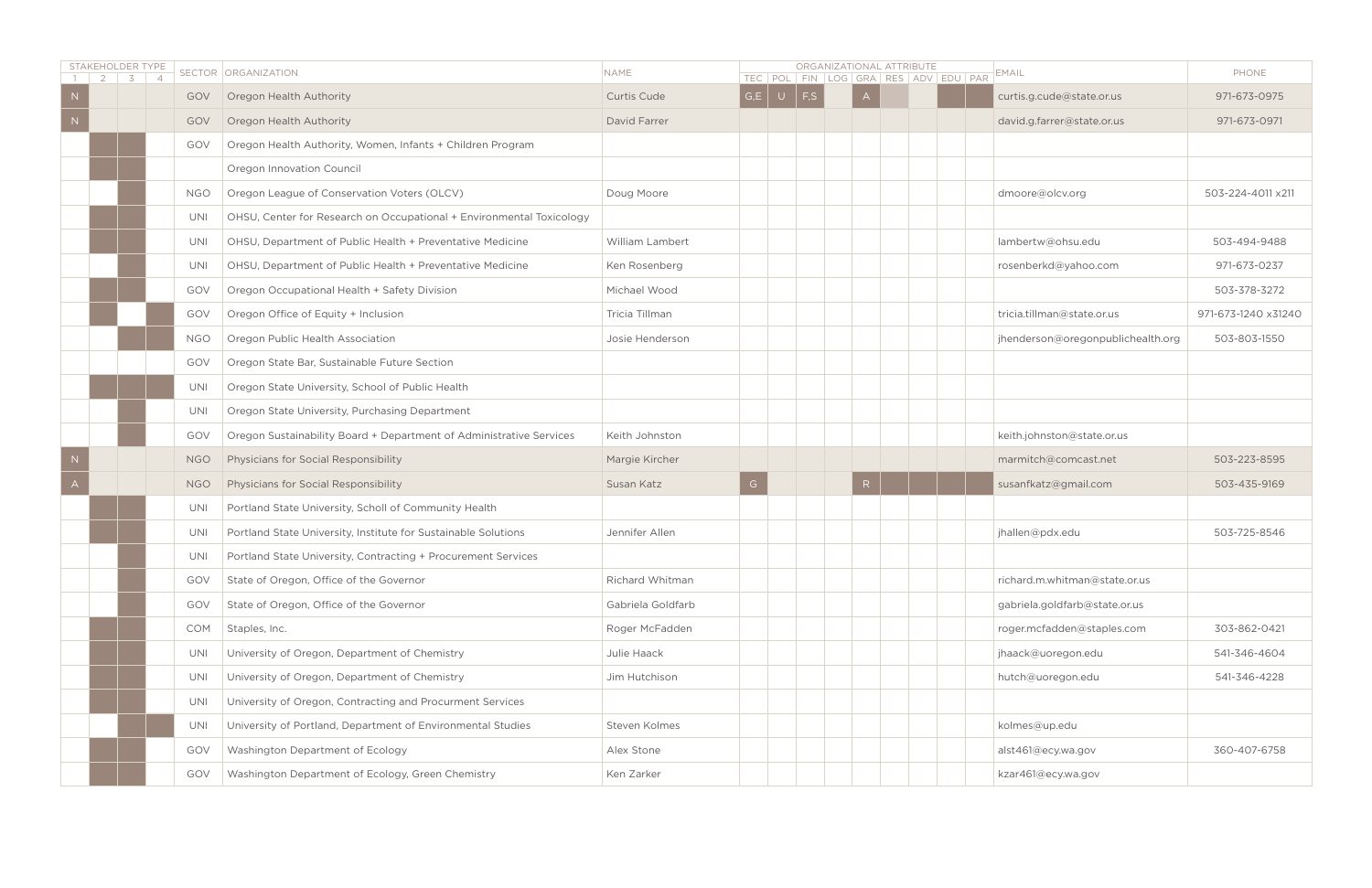# APPENDIX B: MEMBER ENGAGEMENT AND RESOURCE UTILIZATION

Roundtable members are engaged, but member assets and organizational resources are underutilized. With better coordination, increased intention, and strong mutual commitments, the Roundtable could have more dedicated staff time, funding, research, grant-writing assistance, and other resources to help achieve the group's goals. This table logs the challenges regarding resource allocation mentioned during interviews with individual Roundtable members, together with key strengths of the member organizations.

| Organzation                | Challenges                                                                                                                                                                                                                                                                                                                                                                                                                                                          | Strengths                                                                                                    |  |  |  |
|----------------------------|---------------------------------------------------------------------------------------------------------------------------------------------------------------------------------------------------------------------------------------------------------------------------------------------------------------------------------------------------------------------------------------------------------------------------------------------------------------------|--------------------------------------------------------------------------------------------------------------|--|--|--|
| Beyond<br><b>Toxics</b>    | • Located outside Portland, so in-person meeting attendance<br>is not possible; difficult to follow/participate in meeting<br>conversations via conference speaker phone.                                                                                                                                                                                                                                                                                           | • Technical expertise<br>in pesticides +<br>environmental justice<br>• Grant writing<br>• Partnerships       |  |  |  |
| City of<br>Gresham         | • None reported.                                                                                                                                                                                                                                                                                                                                                                                                                                                    | • Technical expertise in<br>pesticides<br>• Grant writing<br>• Research                                      |  |  |  |
| City of<br>Portland        | • Funding/support for staff time and other resources is tenuous<br>and could change with shifting priorities, so Roundtable<br>activities must align with agency priorities.<br>• Need to have clearly documented goals and action plan.<br>• Member representatives lack authority - if activities have broader<br>implications or would require the City to take a stand, need<br>approval from director or city council.                                         | • Policy support + strategy<br>• Logistics<br>Printing<br>$\bullet$<br>• Research                            |  |  |  |
| <b>DEQ</b>                 | • Funding/support for staff time and other resources is tenuous<br>and could change with shifting priorities, so Roundtable<br>activities must align with agency priorities.<br>• Member representatives lack authority - if activities have broader •<br>implications or would require DEQ to take a stand, need approval •<br>from agency leadership or Governor's Office (or the legislature).<br>• Can only support legislation that is backed by the Governor. | • Funding<br>Logistics<br>$\bullet$<br>Research<br>$\bullet$<br>Analytics<br>Grant writing<br>• Partnerships |  |  |  |
| Metro                      | • A need to understand the level of commitment, including<br>resource support, from other members because without clearly<br>documented goals and action plan, it is more difficult to plan for<br>and support collaborative efforts or individual member efforts.<br>• Need to have clearly documented goals and action plan.                                                                                                                                      | • Funding<br>Collateral (e.g. printing)<br>٠<br>Logistics<br>$\bullet$<br>• Grant writing<br>• Partnerships  |  |  |  |
| MultCo -<br>Env Health     | • Time frame is critical; can't work on tight deadlines or quick turn- •<br>arounds. Members need approval from County leadership before<br>moving forward with policy initiatives.                                                                                                                                                                                                                                                                                 | Policy development +<br>implementation<br>• Research<br>• Grant writing<br>• Community engagement            |  |  |  |
| MultCo -<br>Sustainability | • None reported.                                                                                                                                                                                                                                                                                                                                                                                                                                                    | • Research                                                                                                   |  |  |  |
| <b>NCAP</b>                | • Recently completed an internal 3-year plan that has clear goals - • Technical expertise in<br>can add focus areas, but involvement with the Roundtable needs<br>to align with NCAP's mission.                                                                                                                                                                                                                                                                     | pesticides<br>• Funding<br>• Grant writing<br>• Research                                                     |  |  |  |

continued next page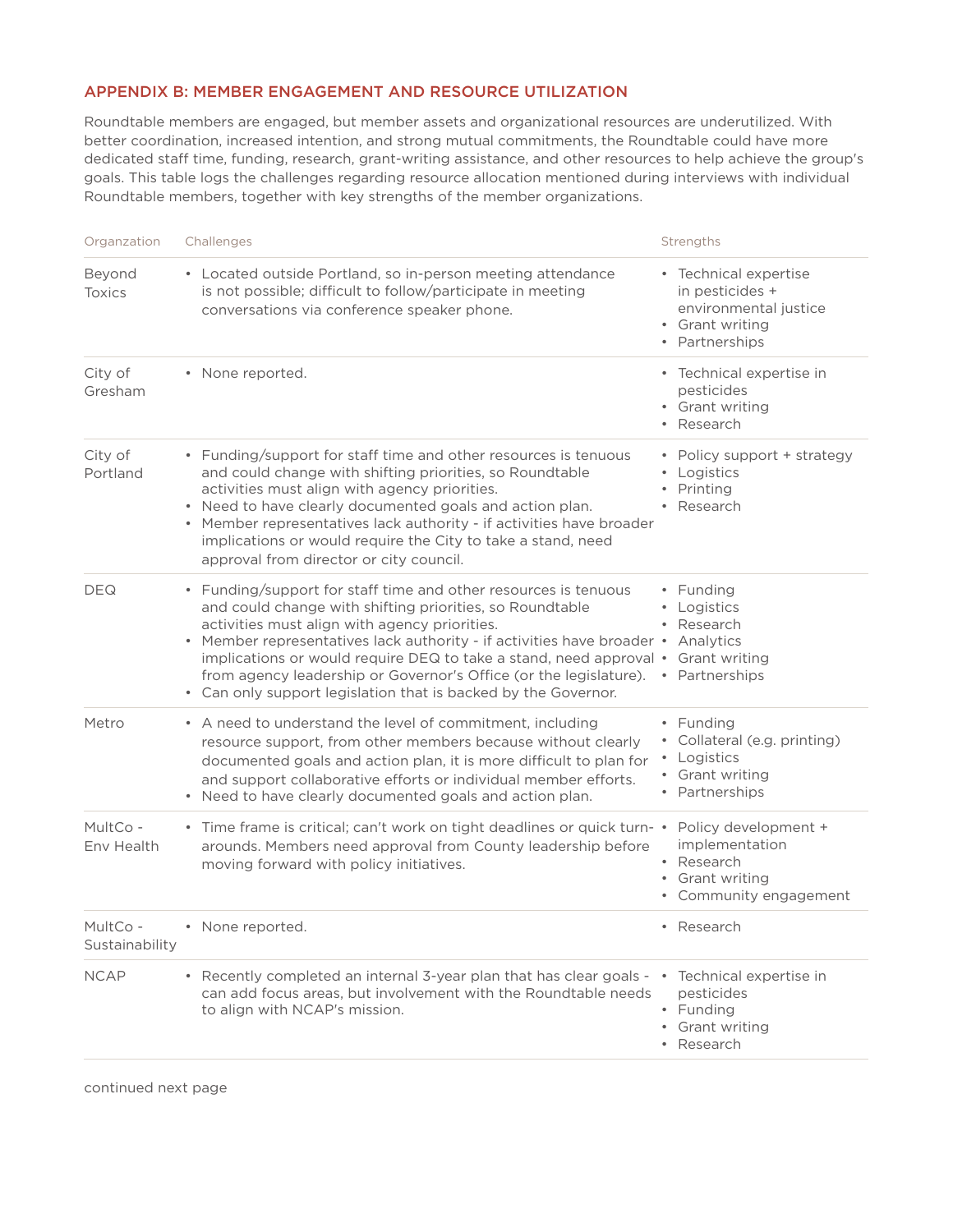| Organization | Challenges                                                                                                                                                                                                                                                                                                                                                                                                                                                                                                            | Strengths                                                                                                                       |  |  |
|--------------|-----------------------------------------------------------------------------------------------------------------------------------------------------------------------------------------------------------------------------------------------------------------------------------------------------------------------------------------------------------------------------------------------------------------------------------------------------------------------------------------------------------------------|---------------------------------------------------------------------------------------------------------------------------------|--|--|
| <b>OEC</b>   | • Not fully funded for Environmental Health Work.<br>• Limited resources to take on new tasks with the Roundtable.                                                                                                                                                                                                                                                                                                                                                                                                    | • Technical expertise in<br>toxics + green chemistry<br>• Staff time<br>• Logistics<br>Research<br>$\bullet$<br>• Grant writing |  |  |
| OHA          | • Not funded for "this type of work". Activities must meet with<br>Agency priorities to warrant participation.<br>• Can help apply for grants when they are for at least \$150K and<br>can support staff time contributions from OHA.<br>• Member representatives lack authority - if activities have broader<br>implications or would require OHA to take a stand, need approval<br>from agency leadership or Governor's office (or the legislature).<br>• Can only support legislation that is back by the Governor | • Funding<br>• Grant writing<br>• Analytics<br>Partnerships<br>$\bullet$                                                        |  |  |
| ORACWA       | • Member representatives lack authority - need to get Board or<br>Director approval for dedicated staff work, grant writing, etc.<br>• Small organization with many interests vying for their attention.<br>• In-kind services and funding from member agencies will vary<br>agency to agency.                                                                                                                                                                                                                        | • Policy support + strategy<br>• Partnerships                                                                                   |  |  |
| <b>PSR</b>   | • Not funded for Environmental Health Work.<br>• Small organization, mostly volunteer-based.                                                                                                                                                                                                                                                                                                                                                                                                                          | Research<br>$\bullet$<br>Grant writing<br>٠<br>• Partnerships                                                                   |  |  |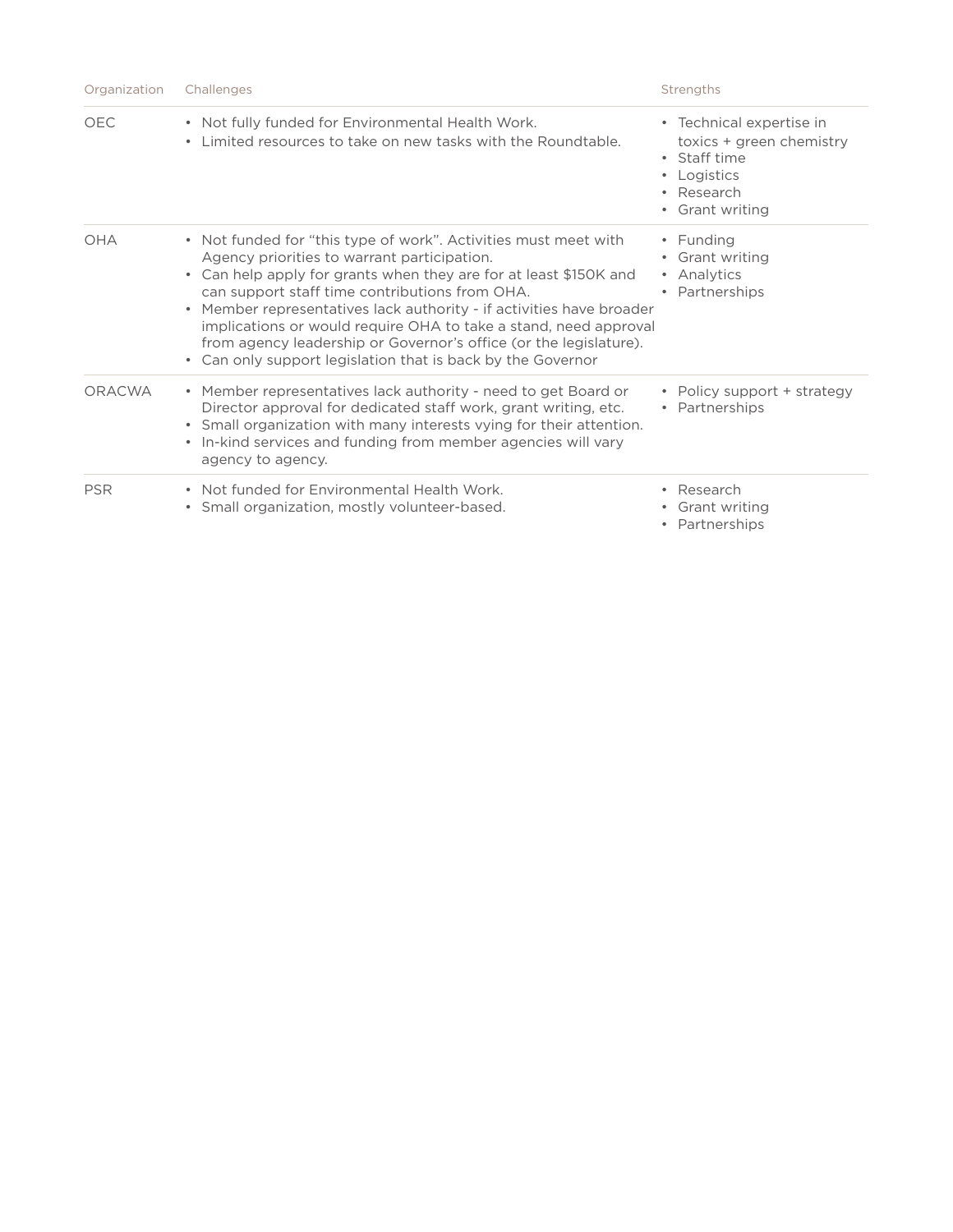# APPENDIX C: RANKED SUB-ACTIONS FROM LEADERSHIP IN SUSTAINABLE CHEMICALS **POLICY**

The four primary recommendations from Leadership in Sustainable Chemicals Policy: Opportunities for Oregon were further itemized into twenty specific sub-actions by Allen and Dinno in the report. The Roundtable members ranked each subaction to reflect how closely it aligned with their organizations' priorities, and the results are listed here.

# FOUR PRIMARY RECOMMENDATIONS

- R1. Strengthen coordination and development of shared goals among agencies.
- R2. Prioritize the most hazardous chemicals, the most vulnerable people, and the most sensitive and most toxic environments.
- R3. Provide incentives for identifying and developing safer alternatives to the most highly toxic chemicals.
- R4. Promote education and workforce development to lay the foundation for long-term innovation. Expand interdisciplinary approaches to education, internships and workforce development.

#### Sub-action Rankings

- 01 Expand public awareness of chemicals of concern | R2
- 02 Focus on chemical priorities | R2
- 03 Foster dialogue between state agencies, their commissions and boards, universities, NGOs, industries and the public | R1
- 04 Coordinate policy outcomes between agencies | R1
- 05 Labeling of products for disclosure | R2
- 06 Promote enhanced capacity for "rapid chemical assessment, prioritization + decision-making based on inherent toxicity, uses, functions, and potential exposures through manufacturing, use, and disposal" so that the Governor's Green Chemistry Executive Order can translate into meaningful actions and better outcomes | R1
- 07 Work with existing authorities to provide more incentives toward the adoption of alternatives | R1
- 08 Engage eco-certification programs to align with OR's priority chemicals of concern | R2
- 09 Biomonitoring | R2
- 10 Foster development of safer alternatives for Oregon's leading industries | R3
- 11 Develop a coordinated information system | R2
- 12 Collaborate with other states on the development of safer alternatives | R3
- 13 Create a mechanism to coordinate demand and supply of safer alternatives | R3
- 14 Support small businesses | R3
- 15 Invest in green chemistry research and development | R3
- 16 Develop an internship program that brings students from different Oregon universities and different disciplines together to work with businesses that are developing safer alternatives | R4
- 17 Develop green chemistry educational programs for all ages| R4
- 18 Incorporate green chemistry curricula into a broad set of disciplines including business, planning, community health  $+$  other areas  $|R4|$
- 19 Develop education and training programs tailored small businesses to enhance competitiveness in green chemistry and alternatives | R4
- 20 Mobilize capital resources | R3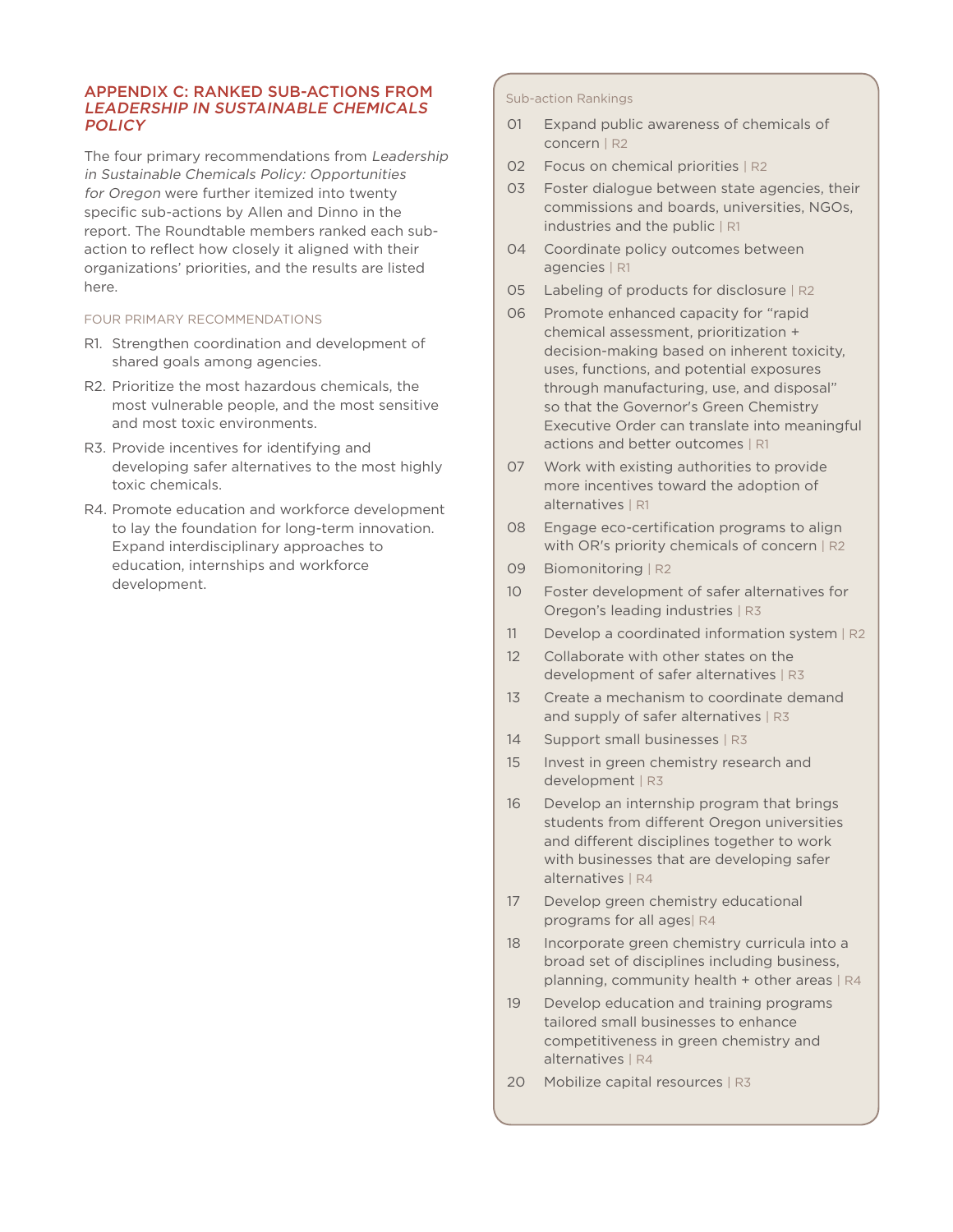# APPENDIX D. RECORD OF OTHER IDENTIFIED STRATEGIES

Over the course of the discovery process, the Roundtable brainstormed a number of possible strategies to include in the Strategic Action Plan. All of the original proposals are noted below in the order they were originally conceived. Highlighted items have been incorporated into one of the five strategies that were further developed in the Plan.

# Strategies inspired by the goal: Protect all Oregonians, with an emphasis on vulnerable populations, from priority chemicals of concern.

- Align housing code and health code, targeting public housing, clinics, and other facilities catering to vulnerable populations.
- Change standard of practice for baseline test subjects to be a pregnant woman or an infant child instead of a 200-pound healthy male.
- Create a framework to implement a state-level ban on chemicals slated for eventual federal ban.
- Develop criteria and implementation guidelines for product screening to decrease accessibility of and exposure to priority chemicals. (e.g., behind counter)
- Facilitate a workgroup to make biomonitoring more accessible, along with suggested actions based on test results.
- Generate a case study highlighting how short-term views cost taxpayers and vulnerable communities more in the long run.
- Generate materials for the health care community linking priority chemicals and health impacts, with recommended actions for detection and prevention. (Strategy C)
- Improve the implementation rate of one under utilized regulation/policy that has potential to greatly impact a particular vulnerable population. (Strategy A)
- Index and promote existing policies that prioritize chemicals of concern that impact the most vulnerable populations. (Strategy A)
- Institute tax incentives for agricultural enterprises demonstrating a range of ecological approaches.
- Literature review and report in layperson language on epidemiology studies linking priority chemicals to health conditions and high-risk populations.
- Promote collection and analysis of pesticide use data in Oregon via re-institution and improvement of PURS (pesticide use reporting system).
- Provide information in layperson language about avoiding chemicals of concern to community groups for their broad dissemination via social media outlets.
- Raise awareness about an existing regulation/policy that could be better enforced or implemented with the support of public participation. (Strategy A)
- Support DEQ + OHA to work with retailers and industry to reduce use of focus list chemicals by developing outreach to agencies' existing relationships and customer base.
- Support development of local and/or state-level incentives for toxics reduction at facilities.
- Support existing projects and state-level policies that promote biomonitoring.

# Strategies inspired by the goal: Increase supply and demand of technologically and economically feasible alternatives.

- Add chemicals to existing lists as additional points of concern
- Align specifications by developing cross-agency agreements regarding purchasing criteria (Strategy E)
- Create/support a central sharing warehouse for alternatives assessment info.
- Defend, support, promote existing toxics reduction legislation (Strategy A)
- Develop & promote model specs/cooperative purchasing agreements (Strategy E)
- Develop on-line resource for product assessment using Material Safety Data Sheets, etc.